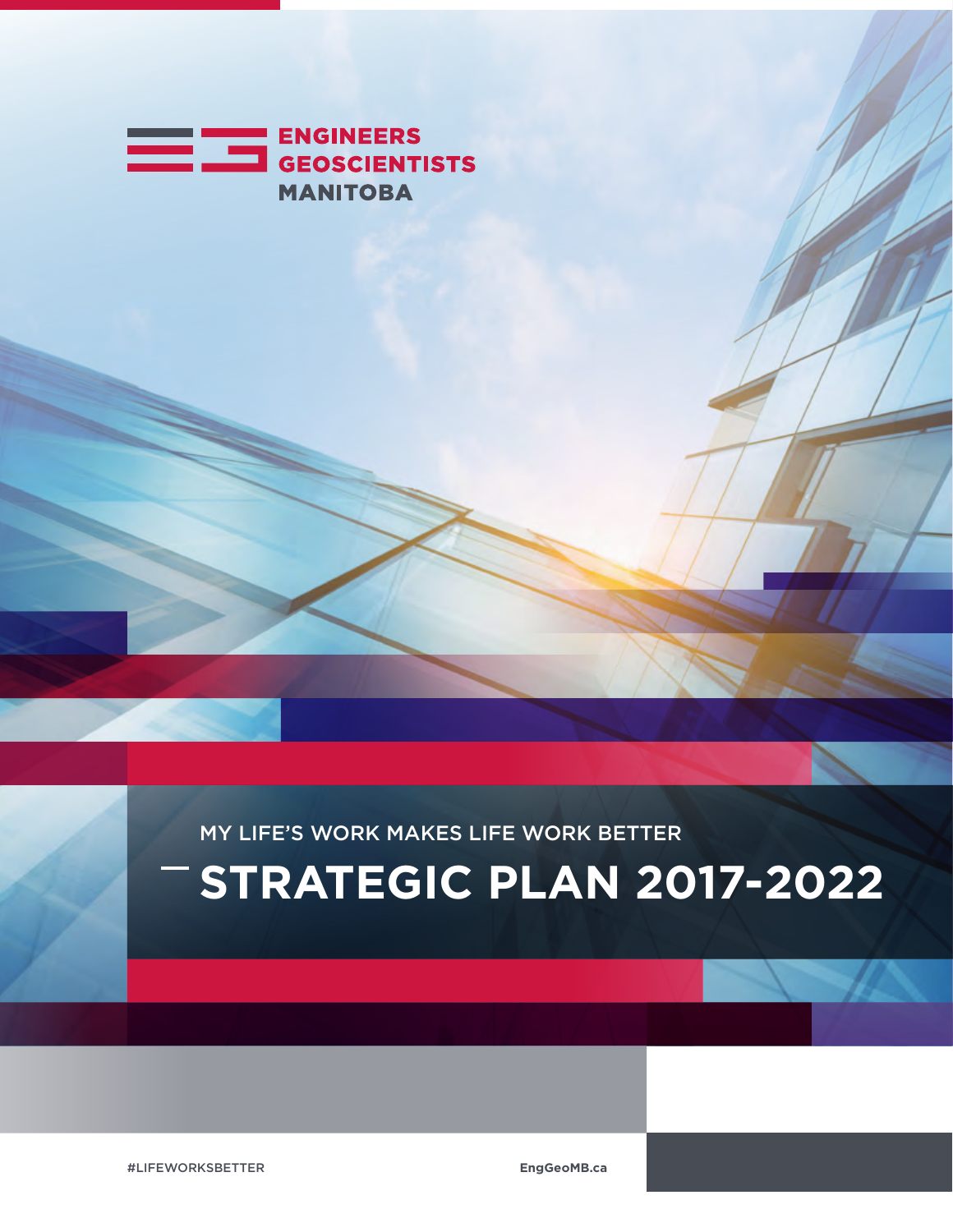Learn how at **EngGeoMB.ca / #LifeWorksBetter P.Eng. and P.Geo.** — My life's work makes life work better

**Contract Contract Contract Contract**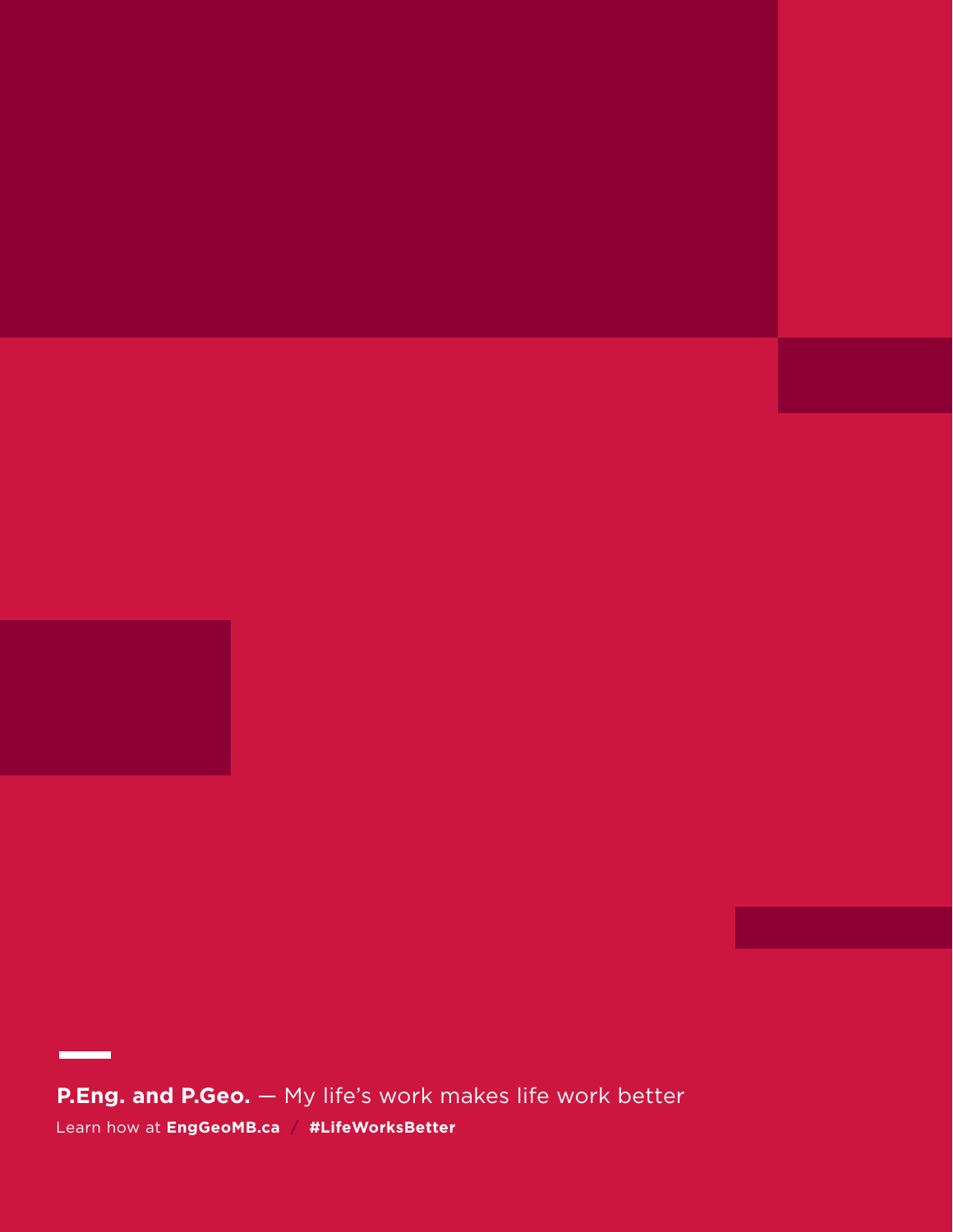# INTRODUCTIONS

| A Message from the CEO & Registrar | $\overline{4}$ |
|------------------------------------|----------------|
| The Planning Context               | 6.             |
| <b>Stakeholder Consultations</b>   |                |
| The Ends                           | 8.             |

# STRATEGIC PRIORITIES

| <b>1. THE PUBLIC UNDERSTANDS</b>     | 10 |
|--------------------------------------|----|
| Ends                                 | 10 |
| <b>Issues Statement</b>              | 10 |
| <b>Strategic Actions</b>             | 11 |
|                                      |    |
| <b>2. THE GOVERNMENT UNDERSTANDS</b> | 13 |
| Ends                                 | 13 |
| <b>Issues Statement</b>              | 13 |
| <b>Strategic Actions</b>             | 14 |
|                                      |    |
| <b>3. ENGINEERING CHANGES LIVES</b>  | 16 |
| Ends                                 | 16 |
| <b>Issues Statement</b>              | 16 |
| <b>Strategic Actions</b>             | 17 |
|                                      |    |

| <b>4. ETHICS OF MEMBERS</b>                | 19 |
|--------------------------------------------|----|
| Ends                                       | 19 |
| <b>Issues Statement</b>                    | 19 |
| <b>Strategic Actions</b>                   | 20 |
|                                            |    |
| <b>5. MODERNIZATION OF THE ASSOCIATION</b> | 22 |
| Ends                                       | 22 |
| <b>Issues Statement</b>                    | 22 |
| <b>Strategic Actions</b>                   | 23 |
|                                            |    |
| <b>6. ENGINEERING SYNERGY</b>              | 25 |
| Ends                                       | 25 |
| <b>Issues Statement</b>                    | 25 |
| <b>Strategic Actions</b>                   | 26 |



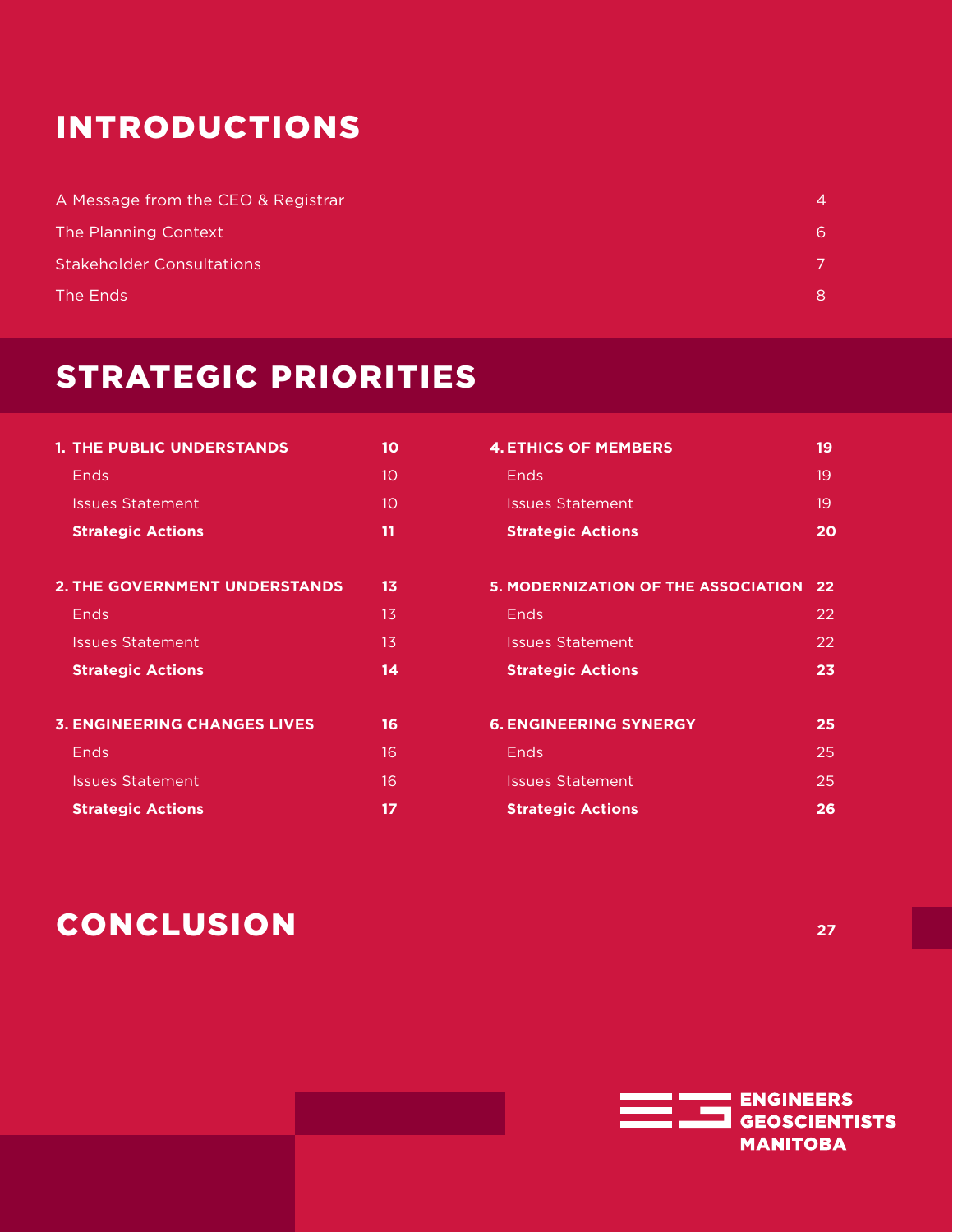# A MESSAGE FROM THE CEO & REGISTRAR

Engineers Geoscientists Manitoba is a durable, growing organization with a rich, honorable history of serving and protecting the public of Manitoba. The Association has existed for 98 years due to the careful management of its resources since its inception in 1920.

Engineers Geoscientists Manitoba is a unique organization. It is a privately incorporated, non-profit, professional regulator, following a narrowly defined purpose found in The Engineering & Geoscientific Professions Act of Manitoba.

The future is bright for engineering and geoscience. Technology, innovation and emerging disciplines are advancing in ways that put engineers and geoscientists in a leadership position. Society has high expectations for the application of engineering and geoscience principles to benefit daily life. As a result, Engineers Geoscientists Manitoba must think and plan strategically to ensure that the public is protected, well-served and positioned for future success.

This strategic plan builds on the 2013-2017 plan through consultations with many stakeholders. Council has attempted to answer the vital question: What benefit, for whom at what relative worth? Reflection upon these questions has resulted in a refreshed, updated set of Ends. From the Ends extend six (6) strategic priorities for the immediate future.

I wish to thank the members of Engineers Geoscientists Manitoba, councillors, government leaders, partner agencies and members of the general public who have provided input to this Strategic Plan.

Thank you, merci, meegwetch.

rant Konopatrick

Grant Koropatnick, P.Eng., FEC CEO & Registrar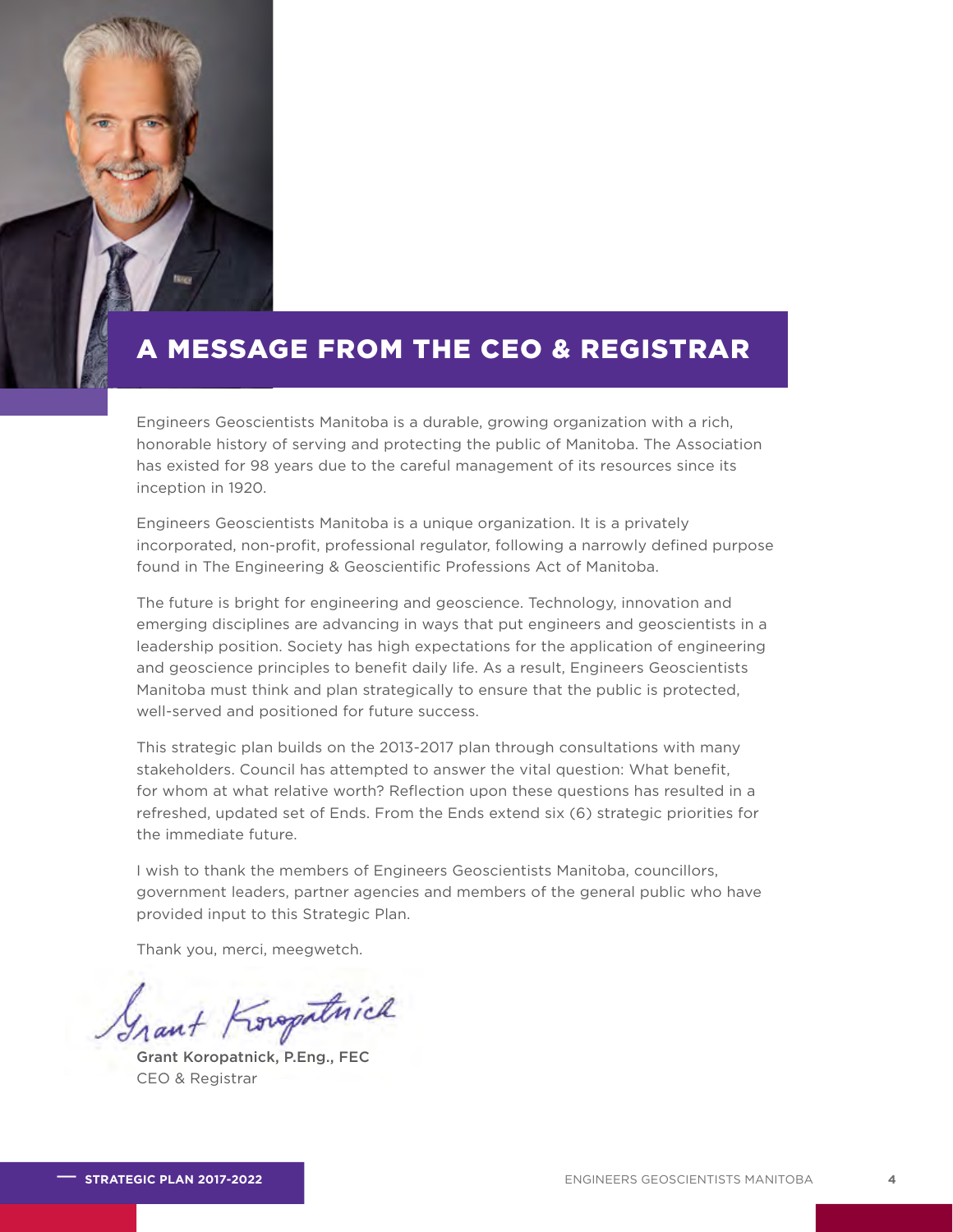### STRATEGIC PRIORITIES

#### **THE PUBLIC UNDERSTANDS:**

How do we improve the public's understanding of Engineers and Geoscientists?

#### **THE GOVERNMENT UNDERSTANDS:**

How can we improve our relationship with all levels of government?

#### **ENGINEERING CHANGES LIVES:**

How do we recruit and retain our Engineers and Geoscientists to studies and in practice?

#### **ETHICS OF MEMBERS:**

Public expectation for strong professional practice and good character is increasing.

#### **MODERNIZATION OF THE ASSOCIATION**

A complete modernization of the by-laws is necessary in order to begin the next century of service to Manitobans.

#### **ENGINEERING SYNERGY**

Merging engineering and applied science technology into one governing group is good for the professions and the public of Manitoba.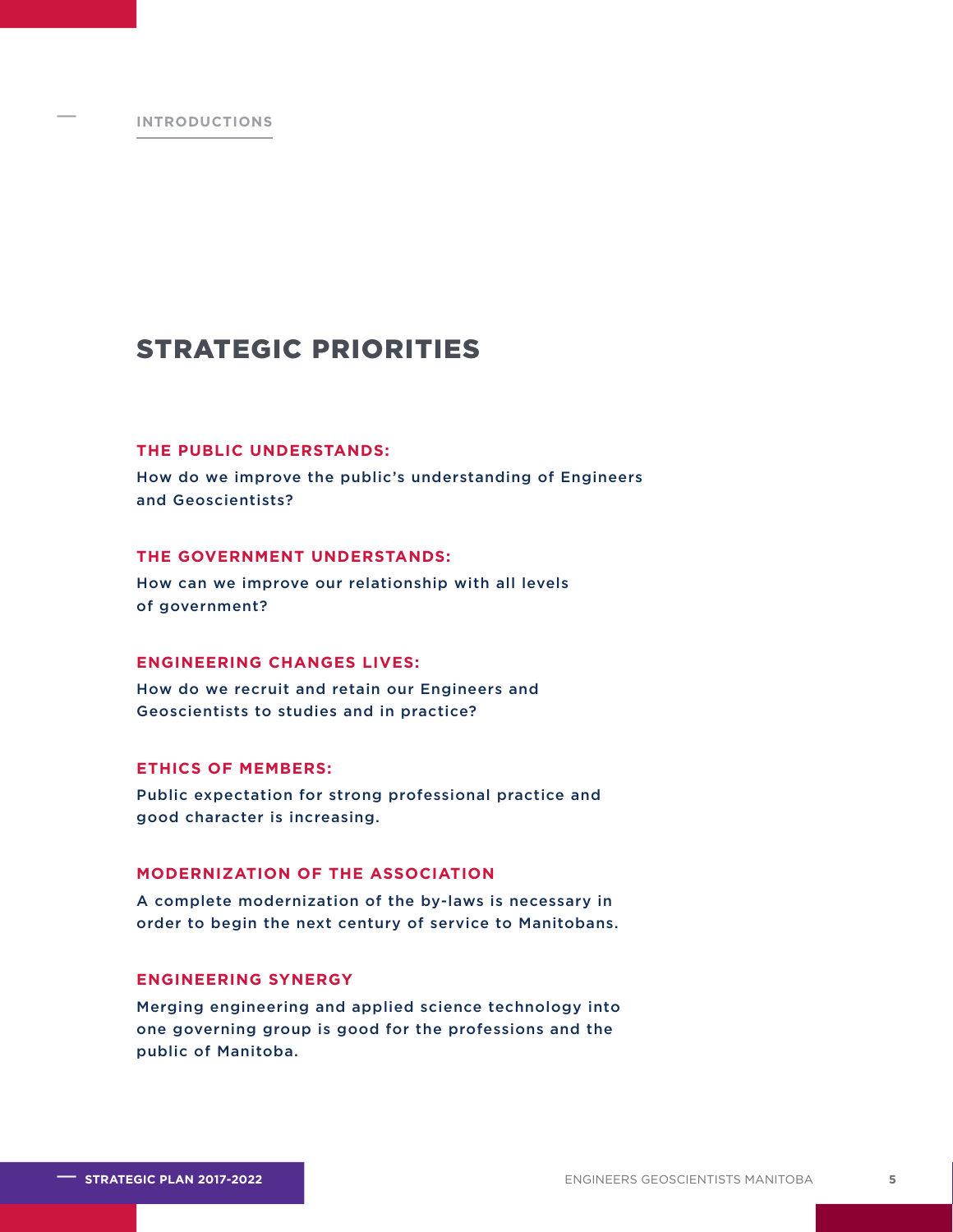# THE PLANNING CONTEXT

Engineers Geoscientists Manitoba is strong. It has a stable financial position with a balanced budget and savings in the bank. It will continue on a path of purpose, organizational stability, sustainability and relevance. The Province and Association have enjoyed the benefits from the past decade of steady economic growth and membership growth respectively. In 2013, the strategic plan set out to pursue three strategic priorities:

- **1.** recruitment and retention of new professionals,
- **2.** improved government relations, and
- **3.** increased public awareness of the professions.

Engineers Geoscientists Manitoba needs to bring forward these priorities while recognizing the conditions of the present context. The Association has matured and the demographics of the profession are changing. Although more retirements are occurring, steady growth in the membership is projected; in particular international applicants and transfers from other provinces. A rising tide of new leadership is emerging. More women are seeking council and committee roles. The infusion of new members from outside Canada has resulted in new ideas, new chapters and new energy for growing the profession. Good member engagement through committee and task group participation; increasing member attendance at the 3 most recent annual general meetings; new views expressed at 2 special meetings of members and strong public opinion reported in the media about public safety, ethics of practitioners and social issues of equity, diversity, fairness and transparency — all these conditions set the context for planning the next moves forward presented in this Strategic Plan 2017-2022.

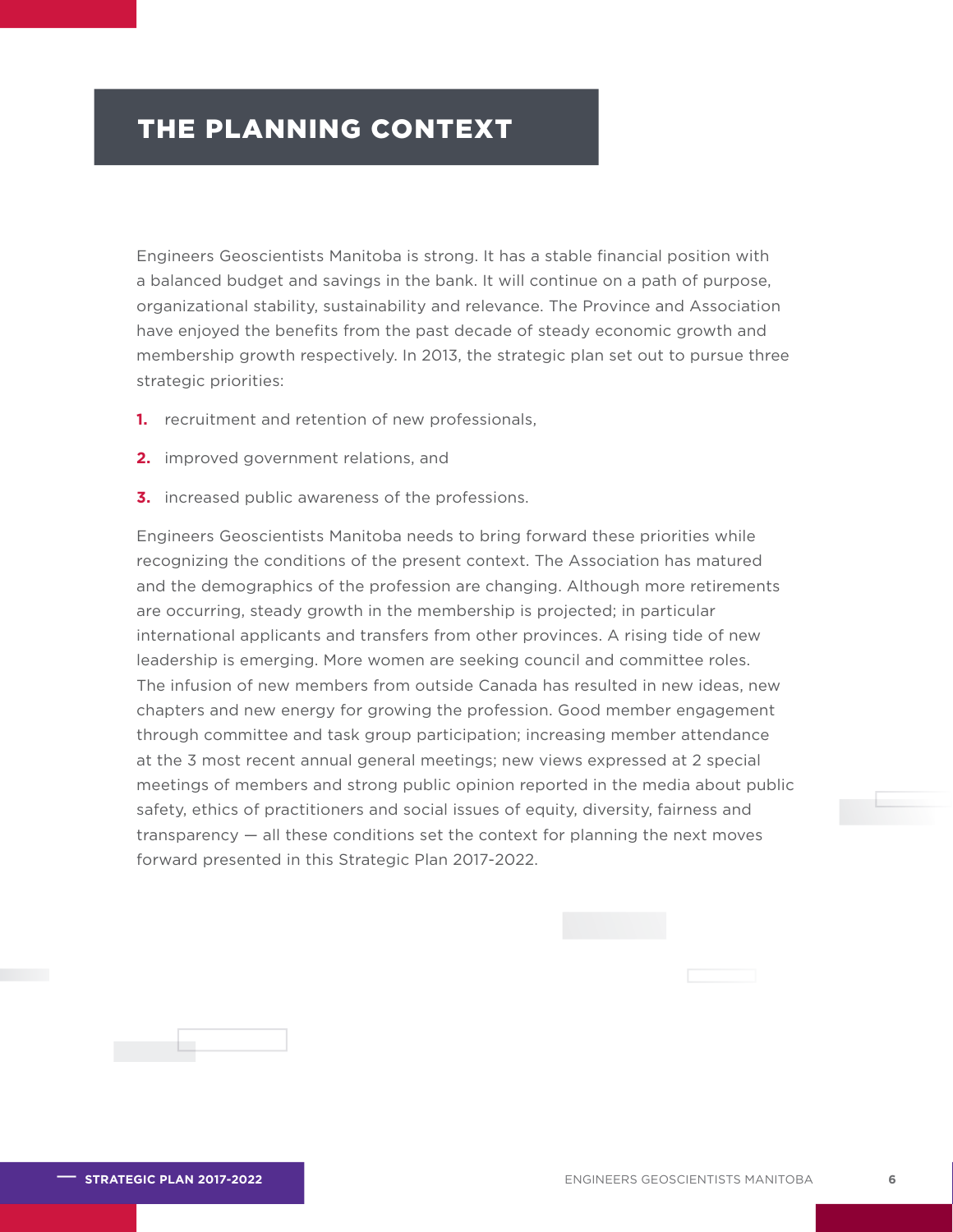## STAKEHOLDER CONSULTATIONS

Strategic priorities were identified through consultation with a diverse group of stakeholders including members of Engineers Geoscientists Manitoba and the general public through opinion surveys conducted by Probe Research Associates. Dialogue and careful listening took place with government Ministers and department officials at numerous meetings. Ongoing partnerships with the U of M Faculty of Engineering and related groups (e.g. IEEQ, Wise Kid-Netic Energy and the NSERC Prairie Chair for WISE) also provided key insights into the immediate needs of educators, parents and future students. Industry partners ACEC Manitoba and the Friends of Engineering contributed input to the engineering education task group and the consultations with government relations committees and public awareness campaigns supported by both groups. Indigenous leaders were consulted and view points from some credible voices were added-in to round-out the present context for the strategic plan.



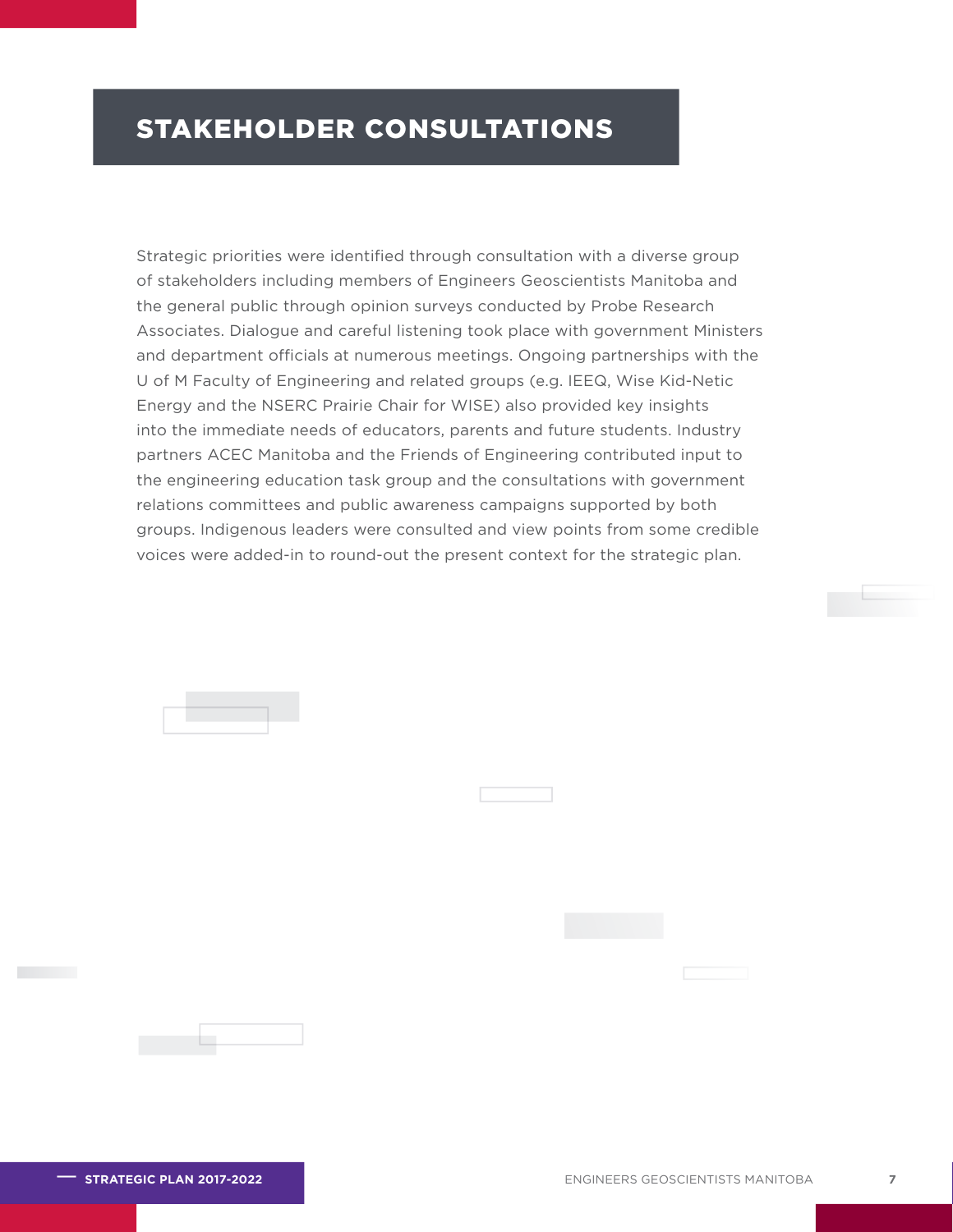## THE ENDS

The Ends describe the strategic targets for the professions and provide direction for the CEO. The Ends are written as statements about where Engineers Geoscientists Manitoba wants to end up. Each lower level further interprets the level above. Council on behalf of the members has spent several strategic planning days resulting in a revised set of Ends for the Association. Council monitors the Ends to ensure that they are current and reflective of the society Engineers Geoscientists Manitoba is here to serve. The Ends table is an attempt to succinctly state what Council wants the Association to achieve.

Strategic planning sessions by the Council of Engineers Geoscientists Manitoba in 2016 and 2017, reviewed and updated the Ends or strategic targets for the Association. The newly updated Ends (shown in tabular format on the next pages) are listed here:

#### **ENDS**

- › E-1 Individuals who are practicing engineering and geoscience are registered and licensed.
- **E-2** Practitioners practice with competence and conduct themselves professionally.
- › E-3 Unqualified persons do not practice.
- › E-4 Stakeholders understand and value the contribution of the professions.
- › E-5 Practitioners reflect the diversity of the public.
- › E-6 Consumers have access to a reasonable supply of practitioners' services.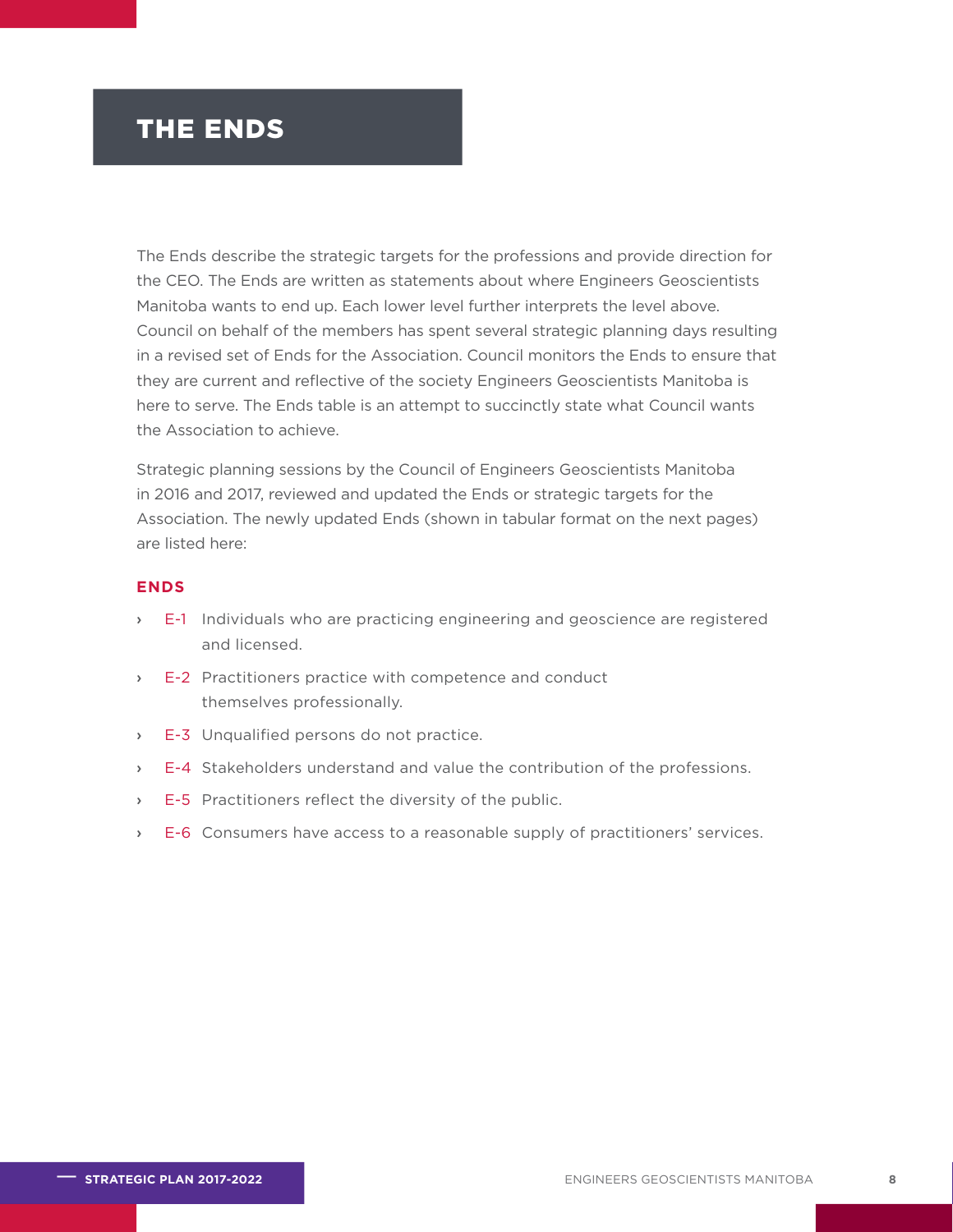#### **GLOBAL END:**

#### **The interests of the Public of Manitoba are protected, as they relate to the practice of engineering and geoscience.**

- **E-1 Individuals who are practicing engineering and geoscience are registered and licensed. E-2 Practitioners practice with competence and conduct themselves professionally. E-3 Unqualified persons do not practice. E-4 Stakeholders understand and value the contribution of the professions. E-1.1** Potential members experience efficient registration or licensure. **E-1.2** Qualified professionals experience a seamless registration process across Canada and Internationally. **E-1.3** Individuals practicing emerging technologies are integrated into the profession. **E-1.4** Individuals practicing in academia are recognized as qualified registration. **E-2.1** Practitioners demonstrate a high current level of knowledge and experience with the application of that knowledge. **E-2.2** Practitioners and students develop as professionals throughout their career. **E-4.1** Practitioners value and engage in a self-regulating profession. **E-4.2** The public understands and values the contributions of the professions. **E-4.2.1** The public understands the competency and ethics of practitioners. **E-4.2.2** The public perceives the professions as having a leading role in protecting public interest. **E-4.3** Government and regulators understand and support self-regulation. **E-4.3.1** The provincial government will provide clearly defined regulatory authority.
	- **E-4.4** Government understands the issues impacting the public interest as they relate to the professions.
	- **E-4.4.1** Government seeks out the professions as stakeholders.
	- **E-4.4.2** Governments dialogue with the professions in developing public policy and codes and standards.

| <b>E-5 Practitioners</b> |
|--------------------------|
| reflect the diversity    |
| of the public.           |

**E-5.1** Increasing indigenous membership. **E-5.2** By 2030, 30% of newly licensed engineers will

be women.

- **E-6 Consumers have access to a reasonable supply of practitioners' services.**
- **E-6.1** Engineering and geoscience students enroll as interns.
- **E-6.2** Students in K to 12 view the professions as rewarding careers.
- **E-6.3** Post secondary institutions and government are aware of the future needs of the professions.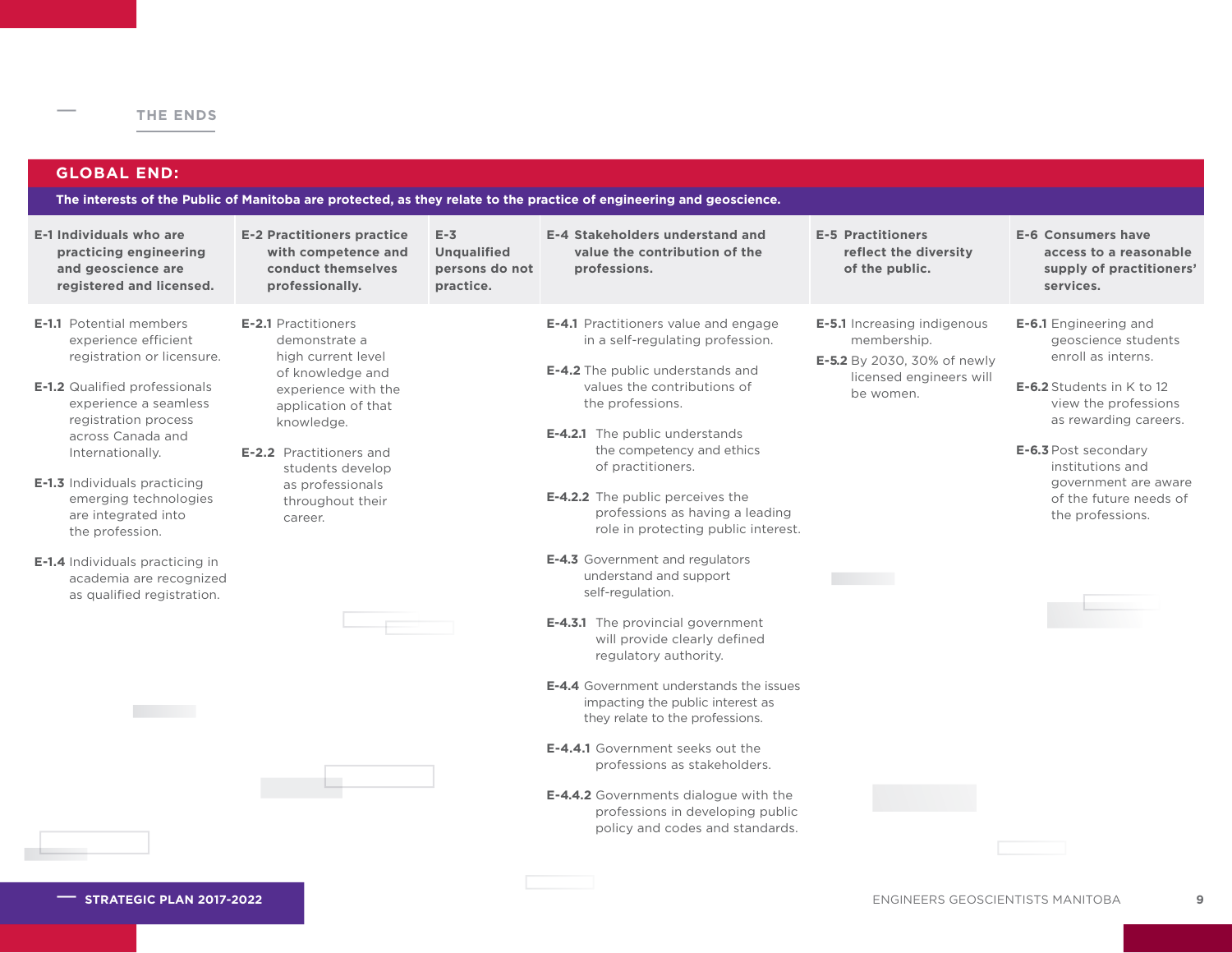# STRATEGIC PRIORITIES

### **1. THE PUBLIC UNDERSTANDS**

#### **ENDS**

- › E-4 Stakeholders understand and value the contribution of the professions.
	- › E-4.2 The public understands and values the contribution of the professions.

#### **ISSUES STATEMENT**

The contribution of the professions to daily life is significant. The majority of Manitobans agree that engineers are involved in more things than are apparent and that engineering will be more important in the future (Probe Research, 2017). However at times, the public fails to recognize and acknowledge that engineers have contact with and affect many systems that the public relies on. They do not know the variety of disciplines and the capabilities of engineers and geoscientists. Ensuring that the public understands and values the contributions of the professions takes a deliberate, ongoing effort to educate, expose and provide experiences to gain the attention of every person in the community. The competency, professional practice and ethics of practitioners is not readily understood. The general public will benefit from an increased understanding and awareness of the role of engineering and geoscience in society. Anyone hiring a consultant to provide engineering or geosciences services will benefit from a better understanding of the value added by these licensed practitioners; across a broad range of technical, environmental, financial and societal requirements.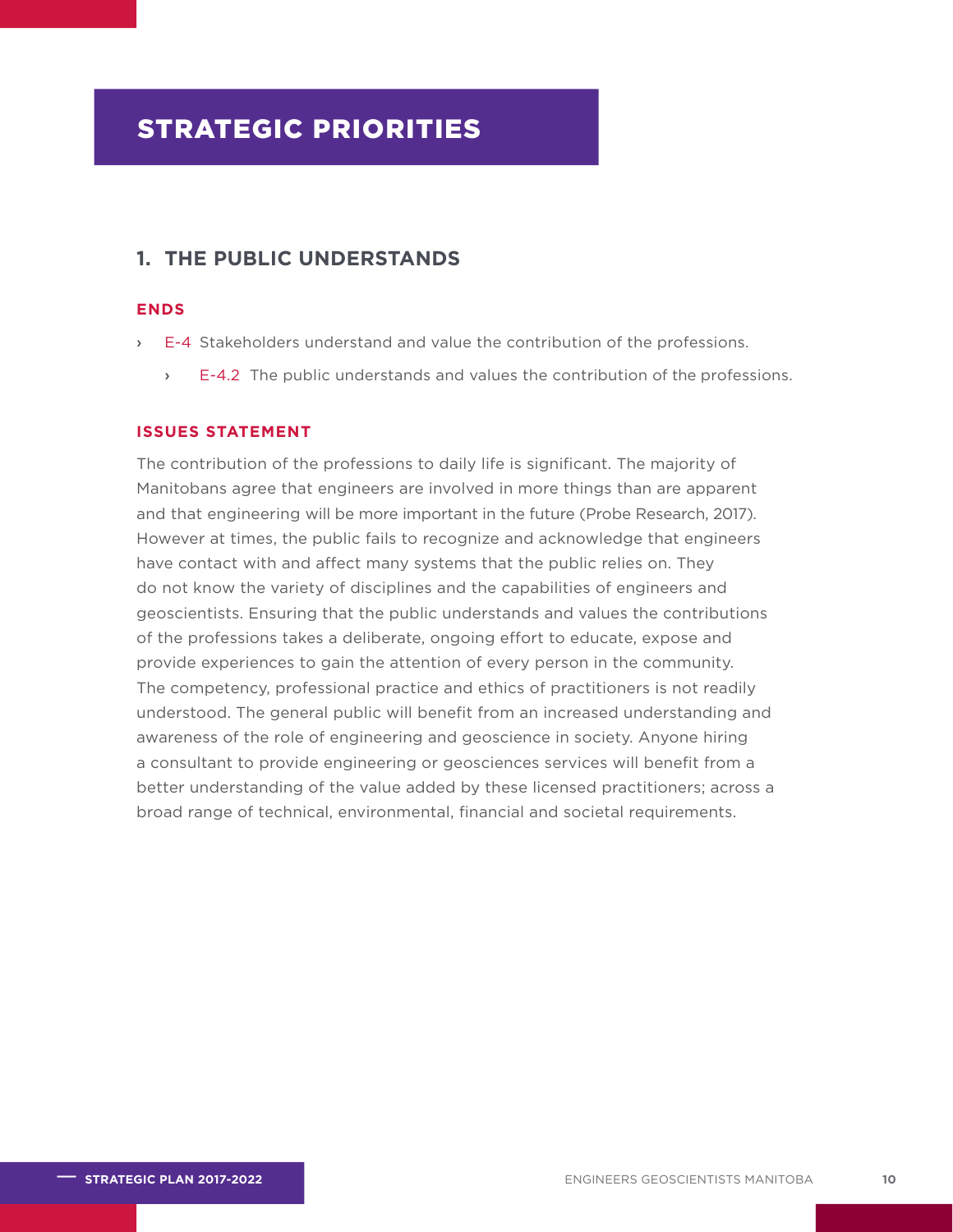| 1. | THE PUBLIC UNDERSTANDS - STRATEGIC ACTIONS |                                                                                                                                                    |                                                                                                                                                                                |         |                                                                                                                                                                                                                                                          |
|----|--------------------------------------------|----------------------------------------------------------------------------------------------------------------------------------------------------|--------------------------------------------------------------------------------------------------------------------------------------------------------------------------------|---------|----------------------------------------------------------------------------------------------------------------------------------------------------------------------------------------------------------------------------------------------------------|
|    | <b>ITEM</b>                                |                                                                                                                                                    | <b>ACTION</b>                                                                                                                                                                  |         | <b>METRIC</b>                                                                                                                                                                                                                                            |
|    | 1.1 Environmental<br>1.1.1<br><b>Scan</b>  |                                                                                                                                                    | Establish a benchmark of<br>public perceptions and<br>opinions of the engineering and<br>geosciences professions.                                                              | 1.1.1.1 | Public opinion survey reporting on<br>statistics about public perception,<br>awareness and recognition every<br>6 months.                                                                                                                                |
|    |                                            | 1.1.2 Using data obtained through opinion<br>polling, engage a marketing company<br>to identify barriers to achieving greater<br>public awareness. |                                                                                                                                                                                |         | 1.1.2.1 Report on the barriers to achieving<br>greater public awareness within<br>6 months.                                                                                                                                                              |
|    |                                            |                                                                                                                                                    | 1.1.3 Determine current resource allocation<br>towards public awareness, what is<br>the availability of resources (staff<br>and volunteer), what is the need<br>for resources. |         | <b>1.1.3.1</b> Resources assessed and budget<br>forecasted within 6 months (budget<br>preparation cycle).                                                                                                                                                |
|    | 1.2 Communication<br>1,2.1                 |                                                                                                                                                    | Develop public awareness tools which<br>may include radio, TV, print ads, social<br>media, movie trailers, etc.                                                                |         | <b>1.2.1.1</b> Request proposals from advertising<br>agencies to create a full advertising<br>and promotional campaign within<br>6 months.<br>1.2.1.2 Deliver a minimum of one ad<br>campaign per year.<br>1.2.1.3 Establish social media policy to give |
|    |                                            |                                                                                                                                                    |                                                                                                                                                                                |         | direction towards social media use<br>within 3 months.                                                                                                                                                                                                   |
|    |                                            |                                                                                                                                                    | 1.2.2 Review the Association's brand in light<br>of public awareness goals.                                                                                                    |         | 1.2.2.1 Brand review initiated within 3<br>months, and a plan developed<br>as necessary.                                                                                                                                                                 |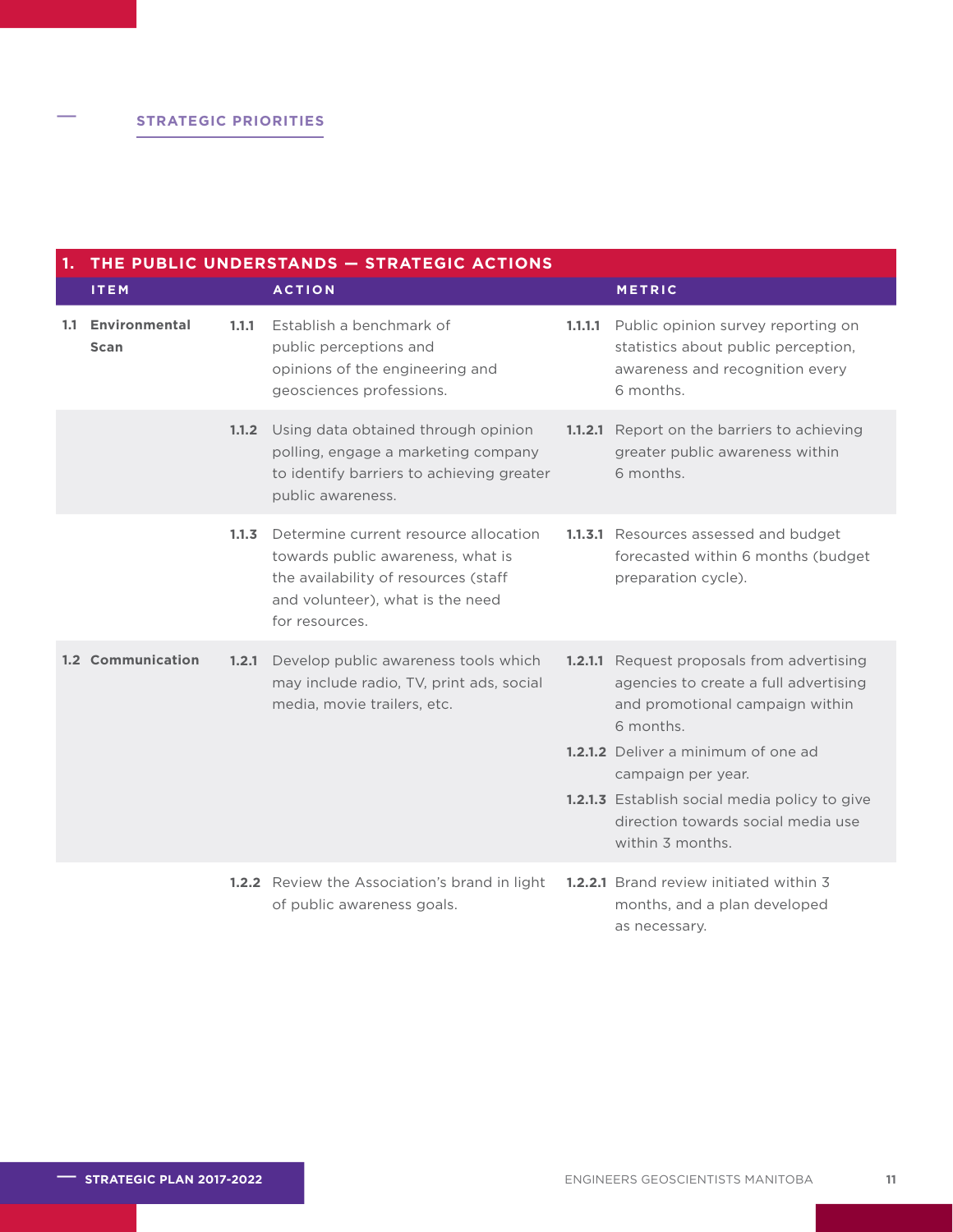|                                 | THE PUBLIC UNDERSTANDS - STRATEGIC ACTIONS |       |                                                                                                                                                                                            |  |                                                                                                                                                         |  |  |  |
|---------------------------------|--------------------------------------------|-------|--------------------------------------------------------------------------------------------------------------------------------------------------------------------------------------------|--|---------------------------------------------------------------------------------------------------------------------------------------------------------|--|--|--|
|                                 | <b>ACTION</b><br><b>ITEM</b>               |       | <b>METRIC</b>                                                                                                                                                                              |  |                                                                                                                                                         |  |  |  |
|                                 | 1.3 Governance                             |       | <b>1.3.1</b> Ensure the Association's governance<br>model is relevant, transparent, inclusive<br>of all stakeholders and effective in<br>advancing the professions' service<br>to society. |  | <b>1.3.1.1</b> Facilitate a review of the governance<br>model at least once per year.                                                                   |  |  |  |
|                                 |                                            |       | <b>1.3.2</b> Establish, increase and support<br>meaningful dialogue between the<br>Association and key stakeholders.                                                                       |  | <b>1.3.2.1</b> Host a minimum of one stakeholder<br>consultation meeting per year.                                                                      |  |  |  |
| 1.4 Member<br><b>Engagement</b> |                                            | 1.4.1 | Develop and maintain a contact list<br>of member-volunteers who sign-up<br>to speak to students, employers and<br>other groups.                                                            |  | <b>1.4.1.1</b> Volunteer call sent to members within<br>3 months.                                                                                       |  |  |  |
|                                 |                                            |       | <b>1.4.2</b> Develop resource kits for members<br>to take to schools, workplaces<br>and groups.                                                                                            |  | <b>1.4.2.1</b> Resource Kits ready for use within<br>6 months.<br><b>1.4.2.2</b> Volunteers to provide feedback on<br>improvements of the resource kit. |  |  |  |

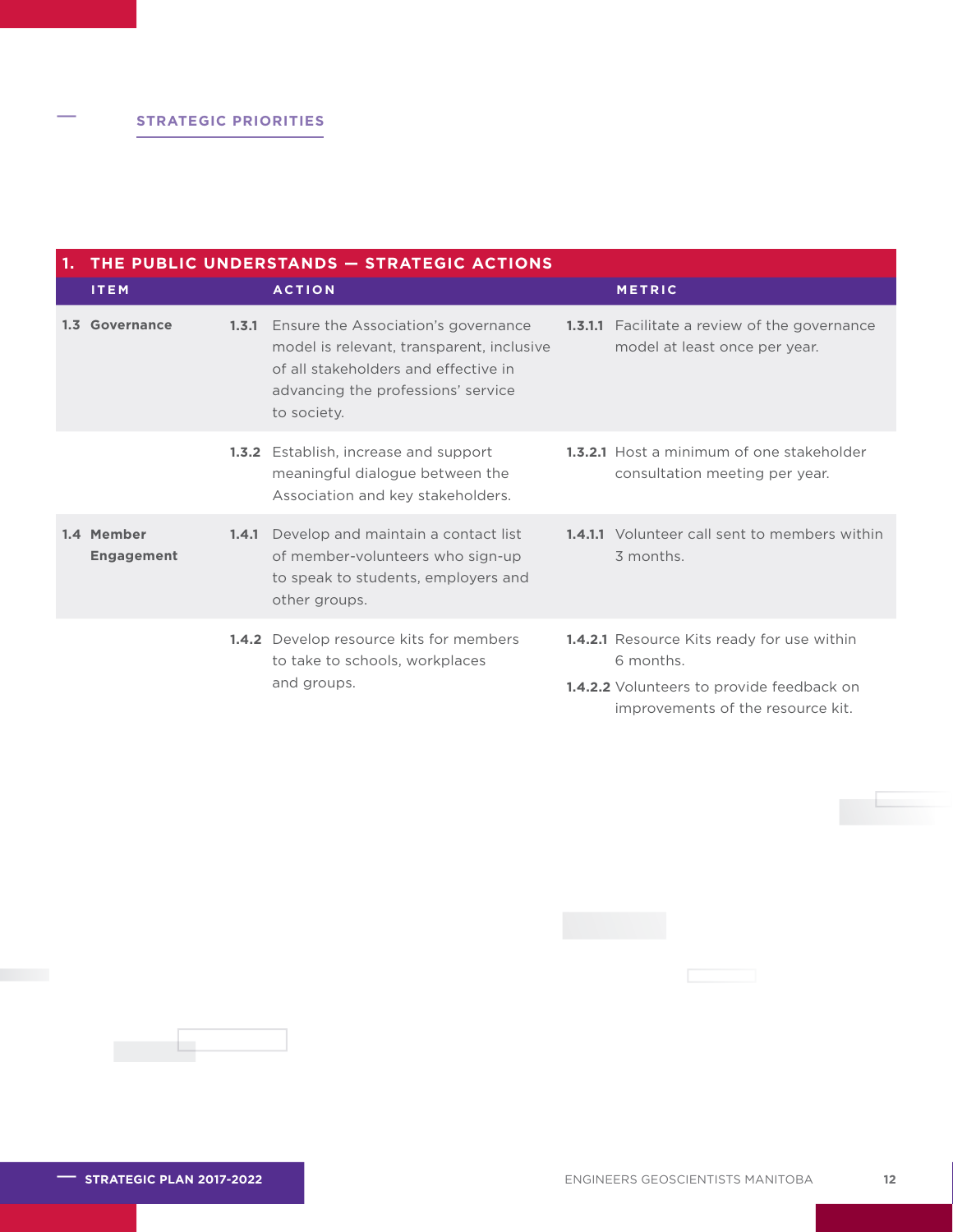### **2. THE GOVERNMENT UNDERSTANDS**

#### **ENDS**

**—**

- › E-4 Stakeholders understand and value the contribution of the professions.
	- › E-4.4 The public understands and values the contribution of the professions.

#### **ISSUES STATEMENT**

The engineering and geoscience professions' relationships with government is vital to ensuring that legislation, regulations, codes and standards are in place and maintained for the greatest public benefit. Since 2014, Engineers Geoscientists Manitoba has significantly increased its contact with MLAs and government officials, because of the strategic actions fulfilled in the previous strategic plan. Further to the prior plan, effort must continue in reaching-out to MLAs and other government officials.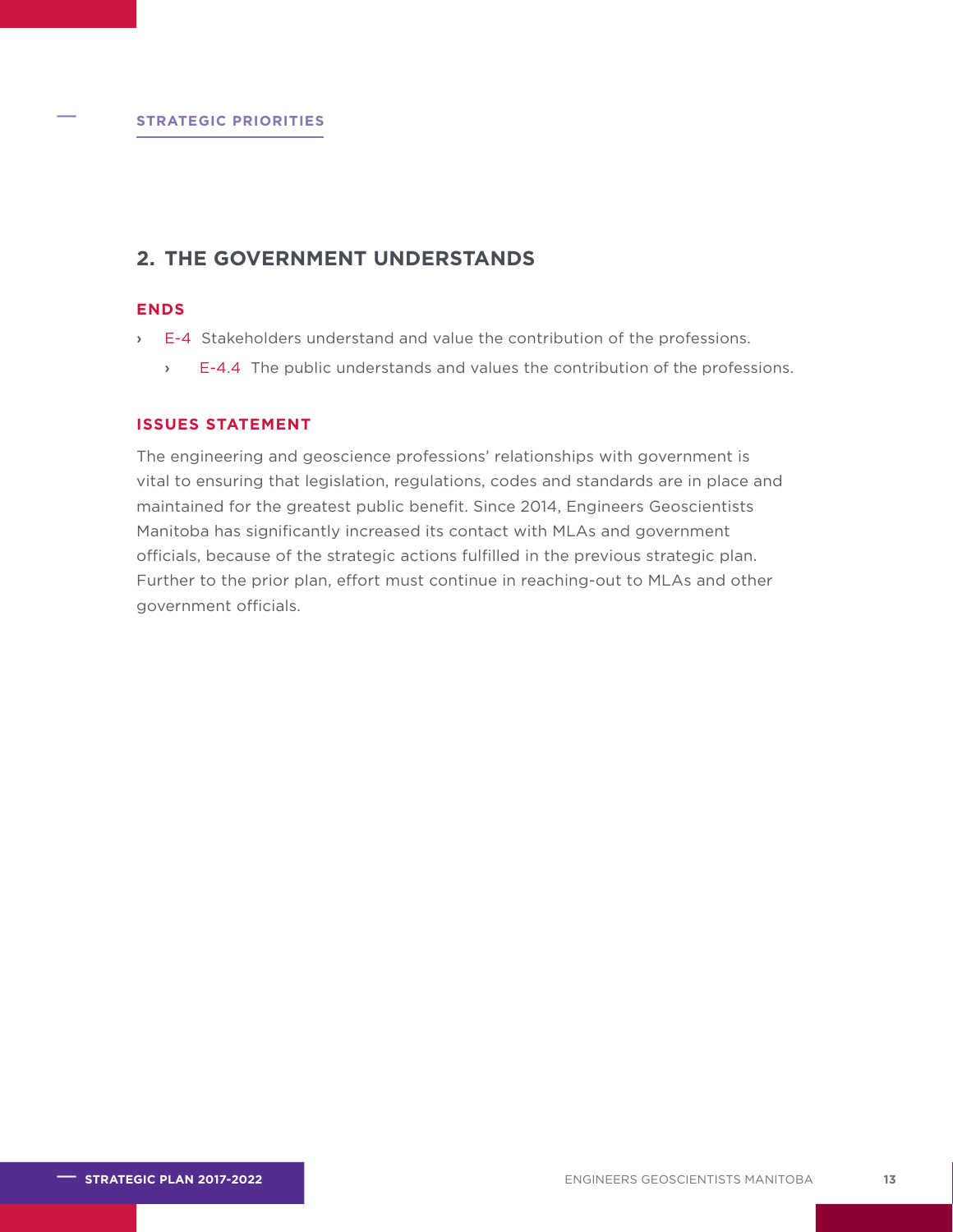| 2. THE GOVERNMENT UNDERSTANDS - STRATEGIC ACTIONS |  |                                                                                                                                                                                                                                                                                                                                                     |  |                                                                                                                                                                                                                                                                                                                                                                                                                                                                                                                                                                                                                                                        |  |  |  |
|---------------------------------------------------|--|-----------------------------------------------------------------------------------------------------------------------------------------------------------------------------------------------------------------------------------------------------------------------------------------------------------------------------------------------------|--|--------------------------------------------------------------------------------------------------------------------------------------------------------------------------------------------------------------------------------------------------------------------------------------------------------------------------------------------------------------------------------------------------------------------------------------------------------------------------------------------------------------------------------------------------------------------------------------------------------------------------------------------------------|--|--|--|
| <b>ITEM</b>                                       |  | <b>ACTION</b>                                                                                                                                                                                                                                                                                                                                       |  | <b>METRIC</b>                                                                                                                                                                                                                                                                                                                                                                                                                                                                                                                                                                                                                                          |  |  |  |
| 2.1 Environmental<br><b>Scan</b>                  |  | 2.1.1 Assess the present context to establish<br>next steps in government relations.                                                                                                                                                                                                                                                                |  | 2.1.1.1 Provide summary report within<br>3 months.<br>2.1.1.2 Establish a government relations plan<br>within 3 months.<br>2.1.1.3 Update the government relations plan<br>every 3 months.                                                                                                                                                                                                                                                                                                                                                                                                                                                             |  |  |  |
| 2.2 Communication                                 |  | 2.2.1 Request meetings with MLAs,<br>government Ministers to dialogue on<br>issues including but not limited to:<br>(1) Act amendments to address<br>regulatory and administrative changes<br>to the Engineering & Geoscientific<br>Professions Act;<br>(2) Government initiatives Engineers<br>Geoscientists Manitoba may be able to<br>help with. |  | 2.2.1.1 Meet with the Minister responsible<br>for the Engineering & Geoscientific<br>Professions Act immediately following<br>the AGM and as soon after any<br>ministerial appointments change.<br>Minimum of two meetings per year.<br>2.2.1.2 Meet with the other Ministers<br>responsible for legislation relevant to<br>the professions (e.g. Infrastructure,<br>Education, Status of Women).<br>Minimum of one meeting per<br>additional minister per year.<br>2.2.1.3 Meet with other MLAs as may<br>be appropriate to support the<br>development of policy, codes and<br>standards and topics relevant to the<br>regulation of the professions. |  |  |  |
|                                                   |  | 2.2.2 Establish an annual MLA event to allow<br>a friendly, less formal opportunity<br>to connect with MLAs, government<br>officials and other stakeholders.                                                                                                                                                                                        |  | 2.2.2.1 Host a minimum of one event per year.                                                                                                                                                                                                                                                                                                                                                                                                                                                                                                                                                                                                          |  |  |  |
|                                                   |  | 2.2.3 Create and maintain a key contact<br>list of MLAs, government officials,<br>key Association members and other<br>relevant stakeholders.                                                                                                                                                                                                       |  | 2.2.3.1 Host a minimum of one event per year.                                                                                                                                                                                                                                                                                                                                                                                                                                                                                                                                                                                                          |  |  |  |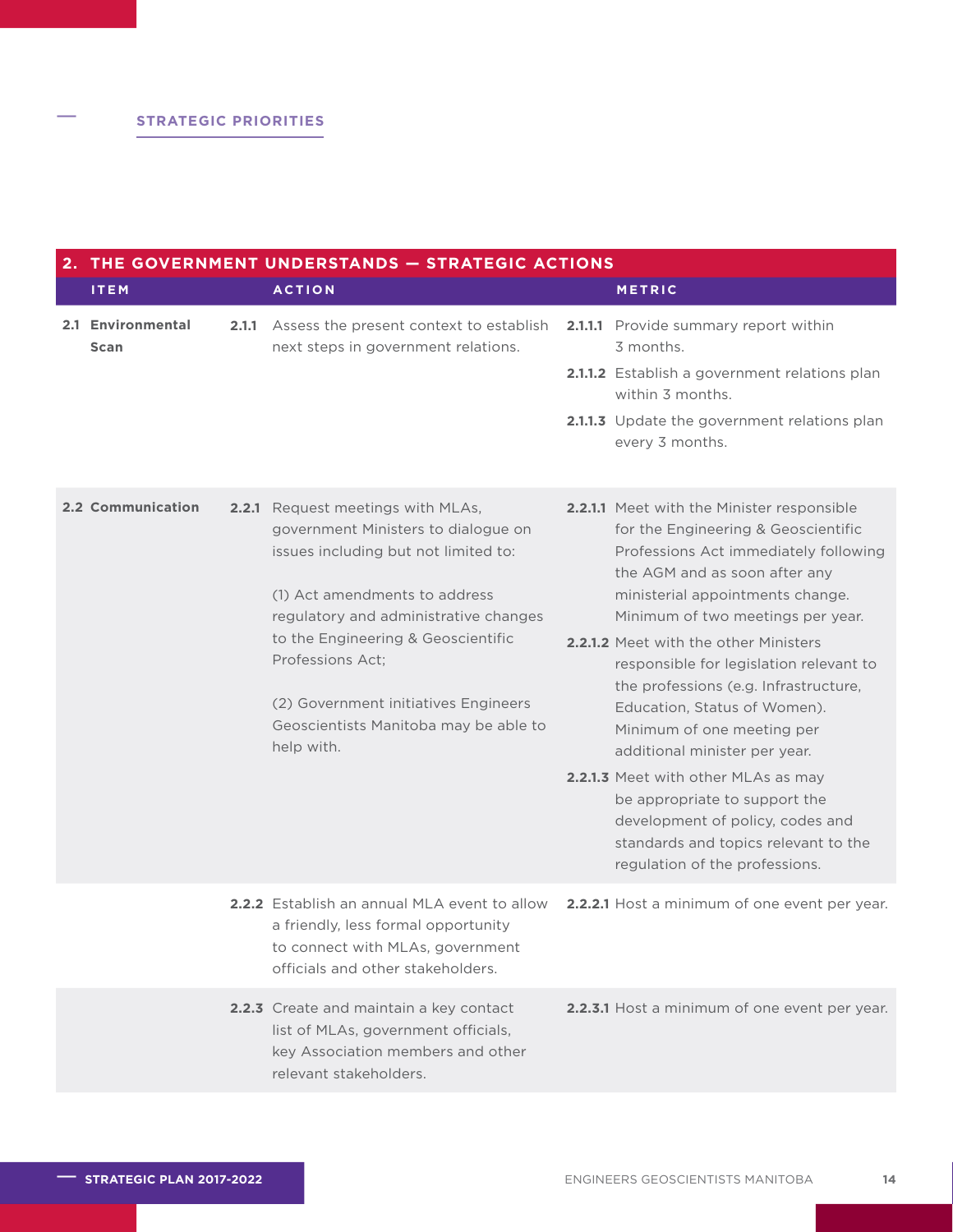|                                  | 2. THE GOVERNMENT UNDERSTANDS - STRATEGIC ACTIONS                                                                           |                                                                                                                                                                                                                             |  |  |  |  |  |  |  |
|----------------------------------|-----------------------------------------------------------------------------------------------------------------------------|-----------------------------------------------------------------------------------------------------------------------------------------------------------------------------------------------------------------------------|--|--|--|--|--|--|--|
| <b>ITEM</b>                      | <b>ACTION</b>                                                                                                               | <b>METRIC</b>                                                                                                                                                                                                               |  |  |  |  |  |  |  |
| 2.2 Communication                | 2.2.4 Develop a briefing tool to<br>inform governments on issues in<br>the professions.                                     | 2.2.4.1 Briefing tool is developed within<br>3 months.                                                                                                                                                                      |  |  |  |  |  |  |  |
| 2.3 Policy<br><b>Development</b> | <b>2.3.1</b> Increase P.Eng. and P.Geo. influence<br>through appointments to government<br>advisory boards and commissions. | <b>2.3.1.1</b> Assess current appointments within<br>1 month.<br>2.3.1.2 Survey Ministers to confirm<br>advisory roles where member<br>participation would provide value<br>to the government; complete within<br>3 months. |  |  |  |  |  |  |  |
|                                  | 2.3.2 Conduct public opinion surveying to<br>determine topics for possible policy<br>development.                           | <b>2.3.2.1</b> Public opinion survey reporting on<br>issues once per year.                                                                                                                                                  |  |  |  |  |  |  |  |





**Contract Contract**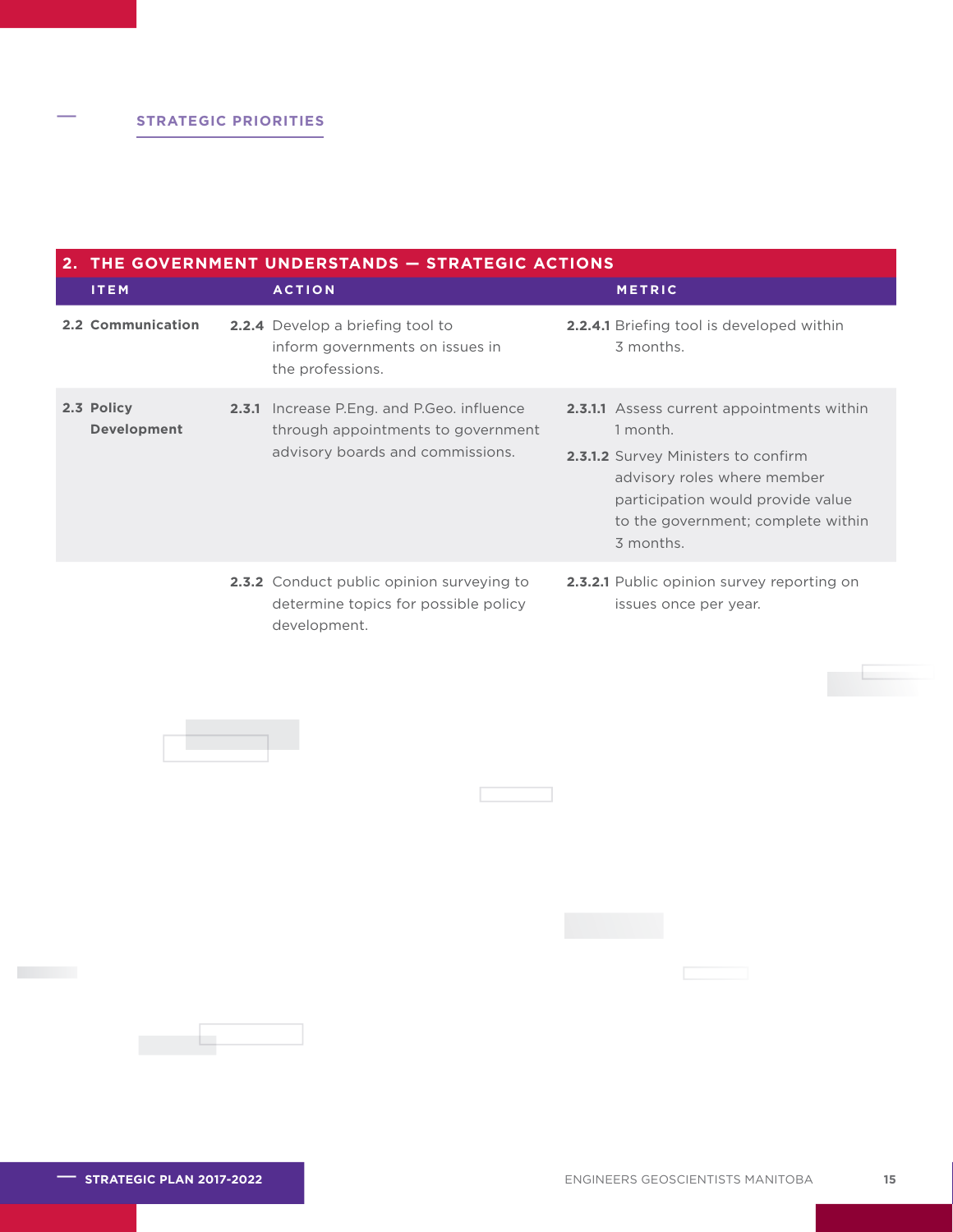### **3. ENGINEERING CHANGES LIVES**

#### **ENDS**

**—**

- **E-5** Practitioners reflect the diversity of the public.
	- › E-5.2 By 2030, 30% of newly licensed engineers will be women.

#### **ISSUES STATEMENT**

Canadian society is varied and diverse with respect to ethnic ancestry, religious beliefs, social attitudes and gender recognition. The membership of the Association should reflect and resemble society at large. In its history to date, engineering has been a male dominated profession. Gender equity has not occurred. However, equity has been achieved by other professions; most notably, law, medicine and accounting. In Manitoba, recent checking shows that women represent approximately 15% of newly licensed engineers and 9% of all registered engineers. This is significantly lower than the 30% target recommended by Engineers Canada. It takes 5 years to obtain a BSc in Engineering degree plus four years of supervised practice to achieve the professional designation "P.Eng." The timeline to meet the 30% goal by 2030 is growing shorter. Only three years remain for creating the conditions that must occur in order to accomplish this goal. In order to make rapid progress, Engineers Geoscientists Manitoba must broadcast an urgent message of social change within the profession. The message must be inclusive of all forms of diversity and must clearly state the message that engineering changes lives.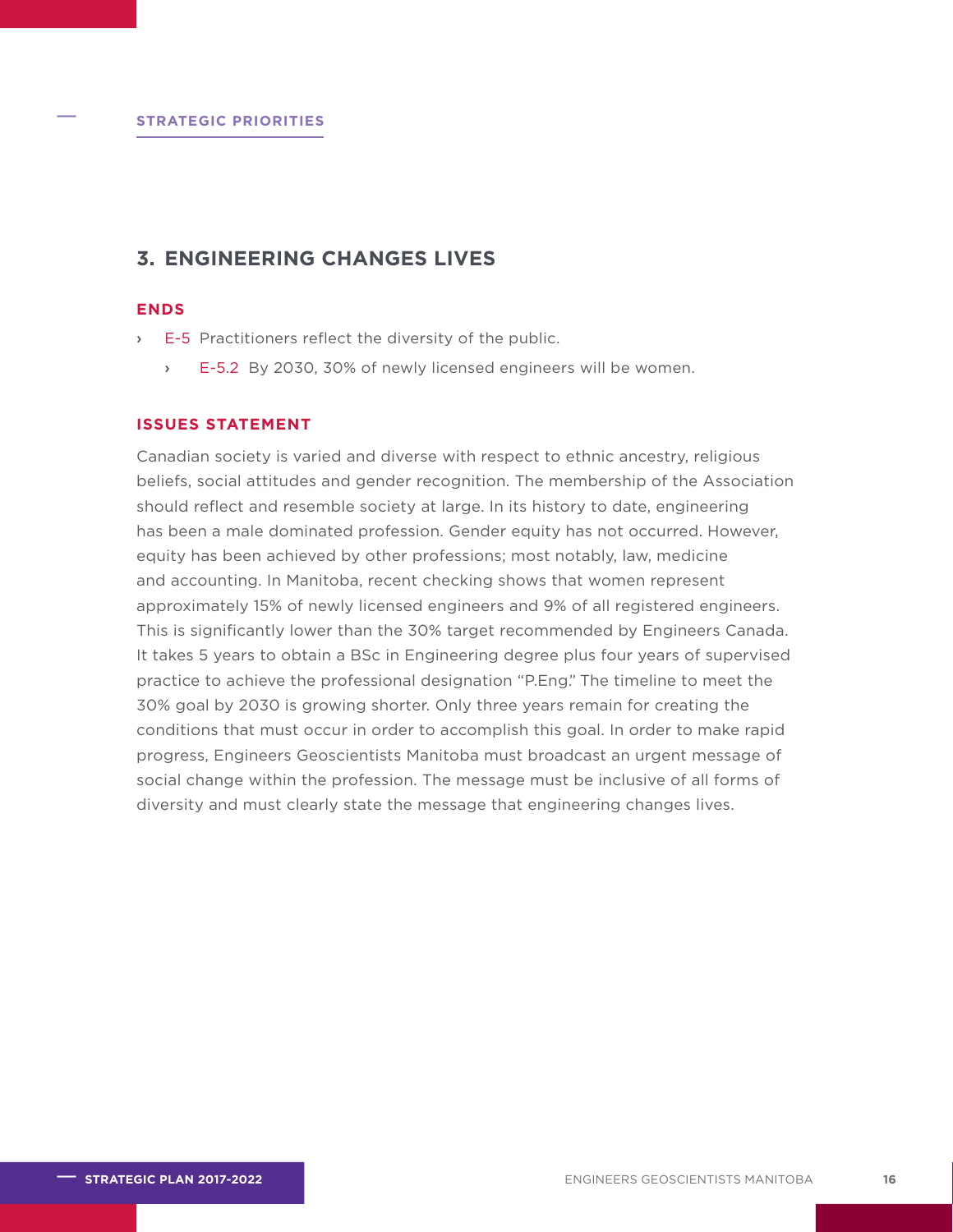| 3. ENGINEERING CHANGES LIVES - STRATEGIC ACTIONS                                                                                                                          |  |                                                                                                                                                                                                                         |  |                                                                                                                                                                                           |  |
|---------------------------------------------------------------------------------------------------------------------------------------------------------------------------|--|-------------------------------------------------------------------------------------------------------------------------------------------------------------------------------------------------------------------------|--|-------------------------------------------------------------------------------------------------------------------------------------------------------------------------------------------|--|
| <b>ITEM</b>                                                                                                                                                               |  | <b>ACTION</b>                                                                                                                                                                                                           |  | <b>METRIC</b>                                                                                                                                                                             |  |
| 3.1 Environmental Scan<br>3.1.1                                                                                                                                           |  | Conduct an environmental scan<br>of existing initiatives within<br>Engineers Geoscientists Manitoba,<br>other CAs, Engineers Canada,<br>Geoscientists Canada, and other<br>engineering and geoscience<br>organizations. |  | 3.1.1.1 Summary document with<br>recommendations within 3 months.                                                                                                                         |  |
|                                                                                                                                                                           |  | 3.1.2 Engagement of a marketing<br>contractor to develop a brand<br>for "Engineering Changes Lives"<br>with printed material and digital<br>content to ensure diversity and<br>inclusion is boldly presented.           |  | 3.1.2.1 New branding within 6 months.                                                                                                                                                     |  |
| <b>3.2 Communication</b>                                                                                                                                                  |  | 3.2.1 Launching of the new brand.                                                                                                                                                                                       |  | 3.2.1.1 Launch date TBA to confirm optimal<br>timing and coordination with<br>government and stakeholders.                                                                                |  |
| 3.3 Liaison with the<br><b>Faculty of Engineering</b><br>$-$ U of M                                                                                                       |  | 3.3.1 Meet with the Dean of<br>Engineering and UMES to discuss<br>recruitment and retention.                                                                                                                            |  | 3.3.1.1 Meet with the Dean of Engineering<br>every 3 months to discuss<br>opportunities for collaboration<br>and partnership.<br>3.3.1.2 Attend monthly UMES student<br>council meetings. |  |
| 3.4 Targeted sponsorships<br>of program and events<br>that build awareness<br>of the engineering and<br>geoscience professions<br>among school-age<br>children, educators |  | 3.4.1 Sponsor a province<br>wide conference.                                                                                                                                                                            |  | 3.4.1.1 Become the major supporter of a<br>conference event within 1 year.<br>3.4.1.2 Become the major supporter of a<br>STEM competitive student event<br>within 1 year.                 |  |

**and parents**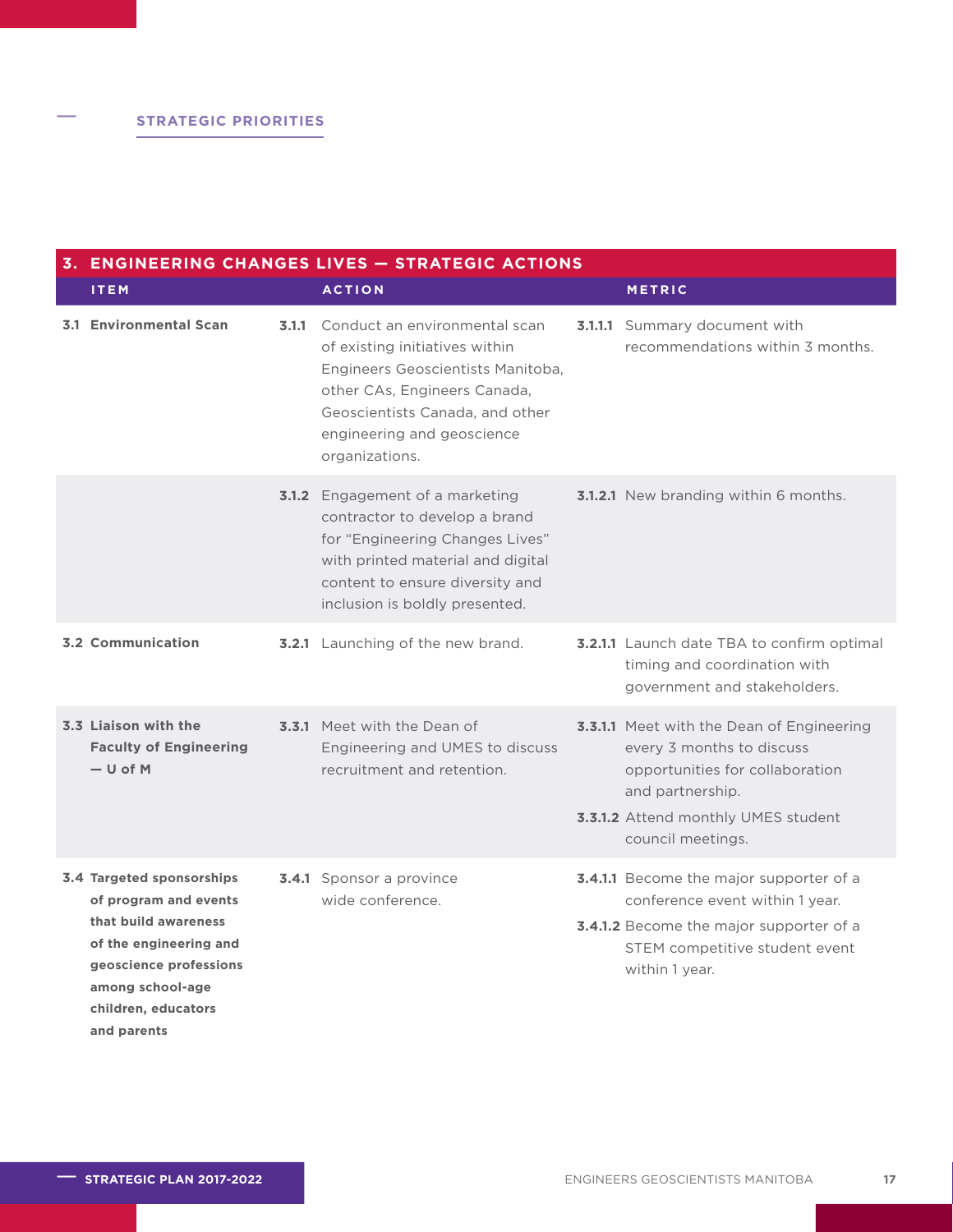| 3. ENGINEERING CHANGES LIVES - STRATEGIC ACTIONS                                                                                                                                         |  |                                                                                                    |  |                                                                                                                                                                                                                                                                                                                  |  |
|------------------------------------------------------------------------------------------------------------------------------------------------------------------------------------------|--|----------------------------------------------------------------------------------------------------|--|------------------------------------------------------------------------------------------------------------------------------------------------------------------------------------------------------------------------------------------------------------------------------------------------------------------|--|
| <b>ITEM</b>                                                                                                                                                                              |  | <b>ACTION</b>                                                                                      |  | <b>METRIC</b>                                                                                                                                                                                                                                                                                                    |  |
| 3.4 Targeted sponsorships<br>of program and events<br>that build awareness<br>of the engineering and<br>geoscience professions<br>among school-age<br>children, educators<br>and parents |  | 3.4.2 Sponsor a school-aged<br>extra-curricular program targeted<br>toward grades 5 to 8 students. |  | <b>3.4.2.1</b> Establish a program within 1 year.                                                                                                                                                                                                                                                                |  |
|                                                                                                                                                                                          |  | 3.4.3 Sponsor events for science<br>teachers and guidance<br>councillors.                          |  | 3.4.3.1 Establish support for Science<br>teachers "SAGE" day within 1 year.<br>3.4.3.2 Establish support for guidance<br>counsellors "SAGE" day within 1 year.                                                                                                                                                   |  |
|                                                                                                                                                                                          |  | 3.4.4 Sponsor a major awards<br>ceremony; highlighting diversity.                                  |  | 3.4.4.1 Sponsor Science & Technology<br>Award at the annual Women of<br>Distinction Awards Dinner.<br>3.4.4.2 Initiate a diversity award to<br>be given out annually at the<br>Engineers Geoscientists Manitoba<br>Awards Dinner.<br>3.4.4.3 Submit names annually to the U of M<br>Distinguished Alumni Awards. |  |
| 3.5 Benchmarking                                                                                                                                                                         |  | 3.5.1 Checking on gender equity.                                                                   |  | 3.5.1.1 Monthly reporting from the<br>Registration Committee.                                                                                                                                                                                                                                                    |  |

**College** 

**The Common**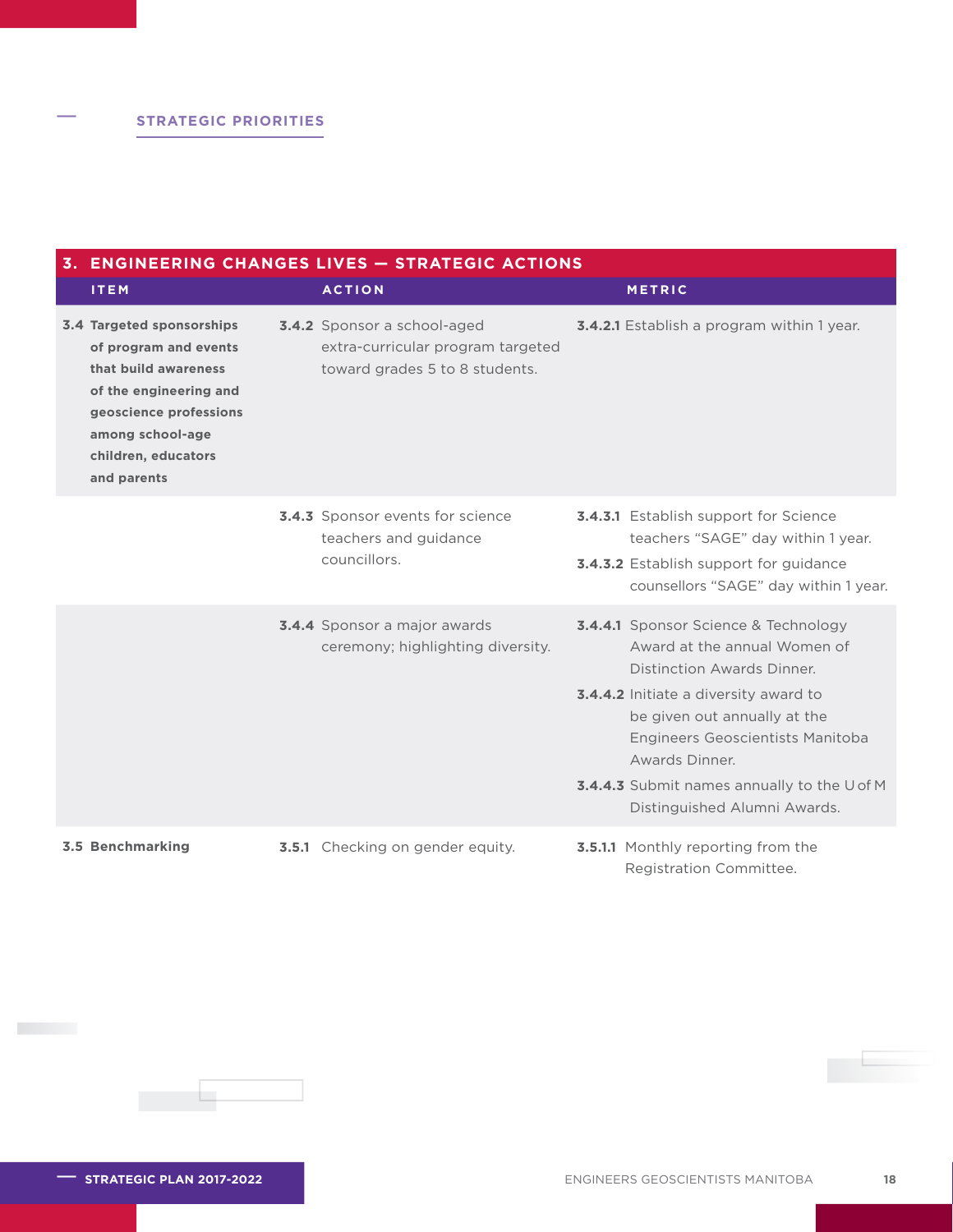### **4. ETHICS OF MEMBERS**

#### **ENDS**

**—**

- › E-2 Practitioners practice with competence and conduct themselves professionally.
	- › E-2.1 Practitioners demonstrate a high current level of knowledge and experience with the application of that knowledge.
	- › E-2.1 Practitioners and students develop as professionals throughout their career.
- › E-4 Stakeholders understand and value the contribution of the professions.
	- › E-4.2.1 Practitioners demonstrate a high current level of knowledge and experience with the application of that knowledge.

#### **ISSUES STATEMENT**

Public expectation for competent practice and good ethics of members is increasing. The findings of the Charbonneau Commission in Quebec and allegations of corruption in other jurisdictions necessitates a strong response from engineering regulators. Engineers Geoscientists Manitoba must be ready to respond to any allegations or criticisms of poor conduct by its members.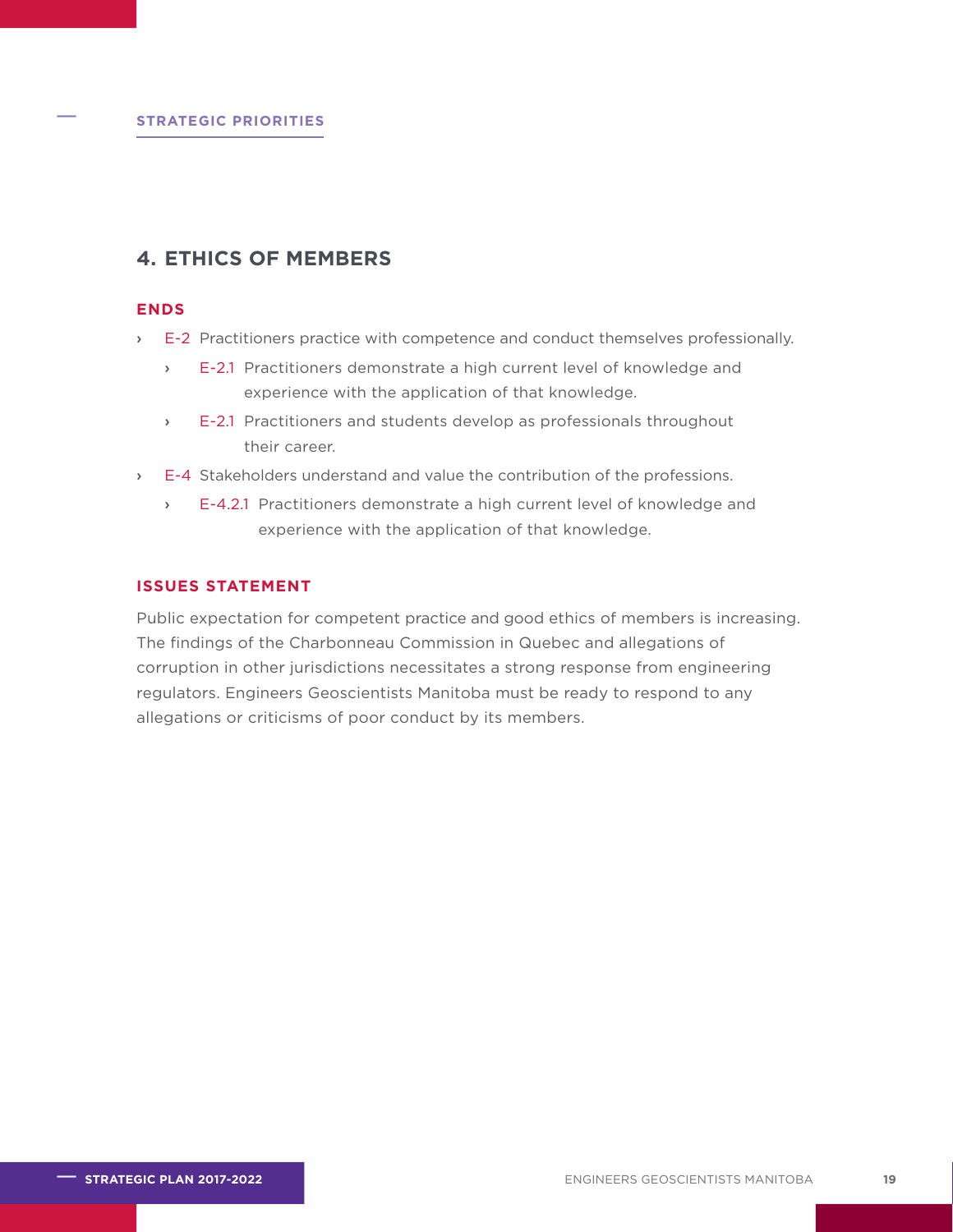|             | 4. ETHICS OF MEMBERS - STRATEGIC ACTIONS |  |                                                                                                                                                                                                                                                                                               |               |                                                                              |
|-------------|------------------------------------------|--|-----------------------------------------------------------------------------------------------------------------------------------------------------------------------------------------------------------------------------------------------------------------------------------------------|---------------|------------------------------------------------------------------------------|
| <b>ITEM</b> |                                          |  | <b>ACTION</b>                                                                                                                                                                                                                                                                                 | <b>METRIC</b> |                                                                              |
|             | <b>4.1 Environmental</b><br><b>Scan</b>  |  | 4.1.1 Conduct an environmental scan of<br>existing initiatives for enhancing<br>professional practice of members<br>within Engineers Geoscientists<br>Manitoba, other regulators, Engineers<br>Canada, Geoscientists Canada<br>and other related engineering and<br>geoscience organizations. |               | 4.1.1.1 Summary document with<br>recommendations within 12 months.           |
|             |                                          |  | 4.1.2 Check on ProDev compliance rates and<br>determine acceptable threshold.                                                                                                                                                                                                                 |               | 4.1.2.1 Report on ProDev compliance rates<br>every 12 months.                |
|             |                                          |  | 4.1.3 Explore options for ethics,<br>professionalism and good<br>character training.                                                                                                                                                                                                          |               | 4.1.3.1 Report on training options within<br>6 months.                       |
|             |                                          |  | 4.1.4 Member consultation meetings<br>to solicit input on options for<br>ethics, professionalism and good<br>character training.                                                                                                                                                              |               | 4.1.4.1 Host a member consultation meeting<br>within 12 months.              |
|             |                                          |  | 4.1.5 Review by-laws and regulations<br>of other engineering regulators to<br>determine policies for achieving<br>member compliance; seeking<br>best practices.                                                                                                                               |               | 4.1.5.1 Summary document, and potential<br>recommendations within 12 months. |
|             | 4.2 Policy<br>Development                |  | 4.2.1 Revised by-law to support ethics<br>training in ProDev.                                                                                                                                                                                                                                 |               | 4.2.1.1 By-law vote at the 2018 AGM.                                         |
|             |                                          |  | 4.2.2 Amended by-law to support revising<br>the Code of Ethics.                                                                                                                                                                                                                               |               | 4.2.2.1 Revised by-law draft within 12 months<br>(or by-law revision cycle). |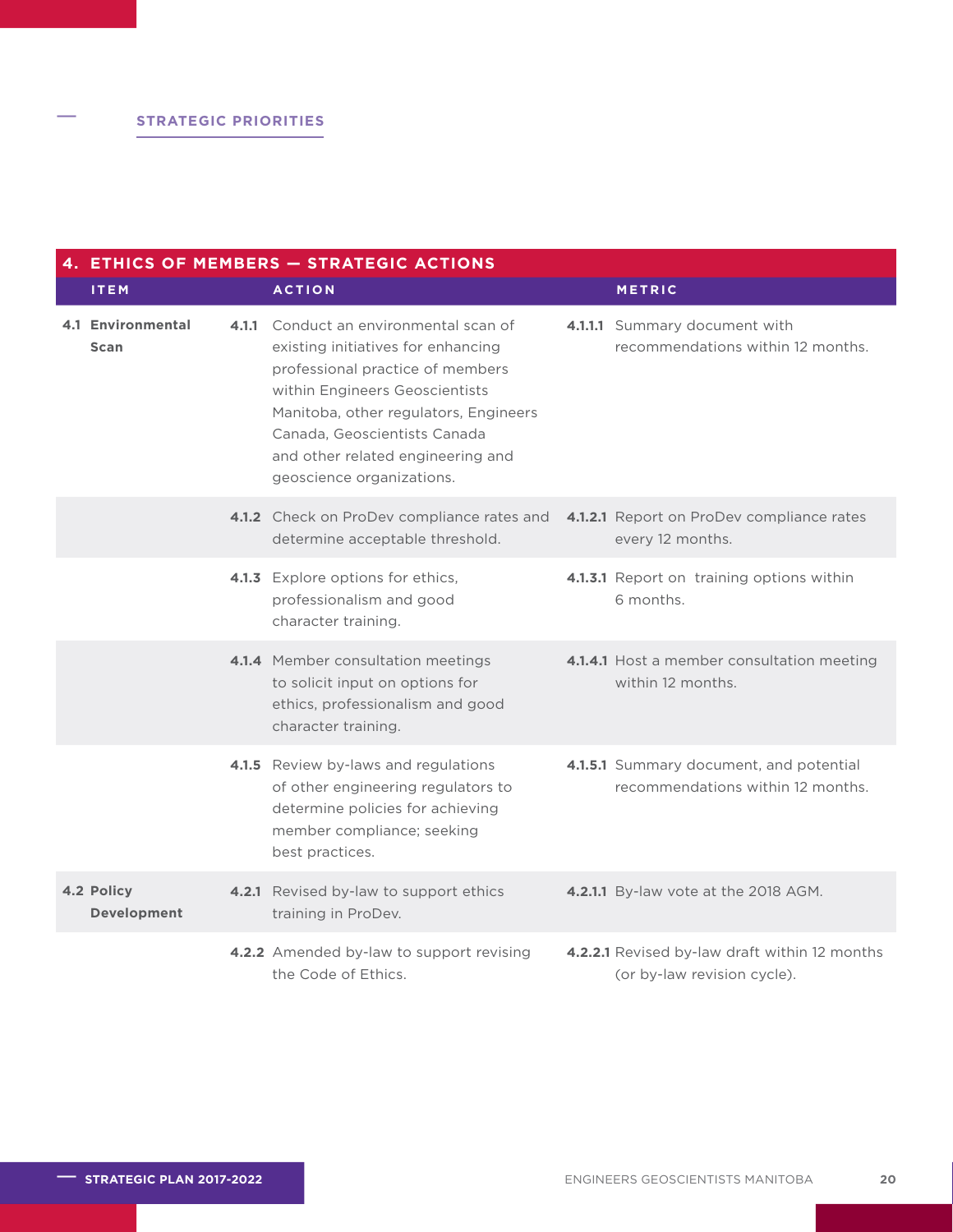| 4. ETHICS OF MEMBERS - STRATEGIC ACTIONS |                                                               |                                                                                                                                                                                                          |  |  |  |  |  |
|------------------------------------------|---------------------------------------------------------------|----------------------------------------------------------------------------------------------------------------------------------------------------------------------------------------------------------|--|--|--|--|--|
| <b>ITEM</b>                              | <b>ACTION</b>                                                 | <b>METRIC</b>                                                                                                                                                                                            |  |  |  |  |  |
| 4.3 Programming                          | <b>4.3.1</b> Code of Ethics Training Module<br>within ProDev. | Research the available training<br>4.3.1.1<br>courses within 6 months.<br>4.3.1.2 Implement training module within<br>12 months.                                                                         |  |  |  |  |  |
| 4.4 Code of Ethics                       | 4.4.1 New Code of Ethics.                                     | New document ratified by the<br>4.4.1.1<br>members within 2 years.                                                                                                                                       |  |  |  |  |  |
|                                          | <b>4.4.2</b> Code of Ethics Task Group.                       | 4.4.2.1 Volunteer Call within 3 months.<br>4.4.2.2 Task Group interim report within<br>12 months.<br><b>4.4.2.3</b> Task Group produces Draft Code of<br>Ethics for member critique within<br>18 months. |  |  |  |  |  |
|                                          |                                                               | 4.4.2.4 Final copy ready for ratification vote<br>within 2 years.                                                                                                                                        |  |  |  |  |  |

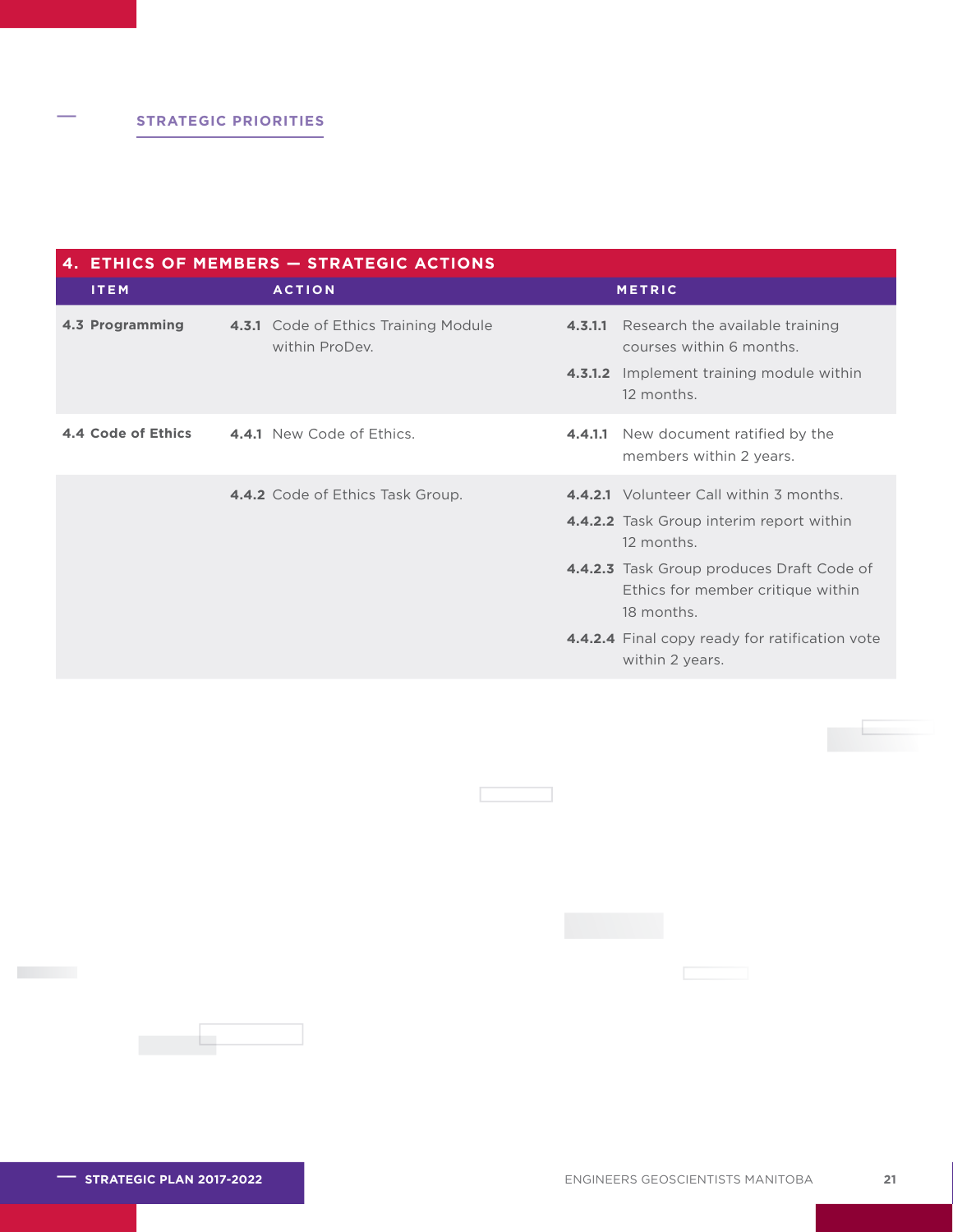### **5. MODERNIZATION OF THE ASSOCIATION**

#### **ENDS**

**—**

- › E-1 Individuals who are practicing engineer and geosciences are registered and licensed.
- › E-4 Stakeholders understand and value the contribution of the professions.
	- › E-4.1 Practitioners value and engage in a self-regulating profession.
- **E-5** Practitioners reflect the diversity of the public.

#### **ISSUES STATEMENT**

Engineers Geoscientists Manitoba is almost 100 years old. The Association began in 1920. Some of the by-laws date back to the beginning and still have relevance; some are out-dated; others no longer apply. As stated earlier in this strategic plan, Canadian society is varied and diverse with respect to ethnic ancestry, religious beliefs, social attitudes and gender recognition. The membership of the Association should reflect and resemble society. Administration of the Association must be done through a modern set of by-laws in order for the professions to function effectively within a diverse society.

The current by-law booklet has been likened to a "renovated house" — many additions have been put on over the years and now the old homestead is in such poor shape that it needs a total makeover. A complete modernization of Association by-laws is necessary to prepare for the next 100 years of self-regulation and service to the public of Manitoba.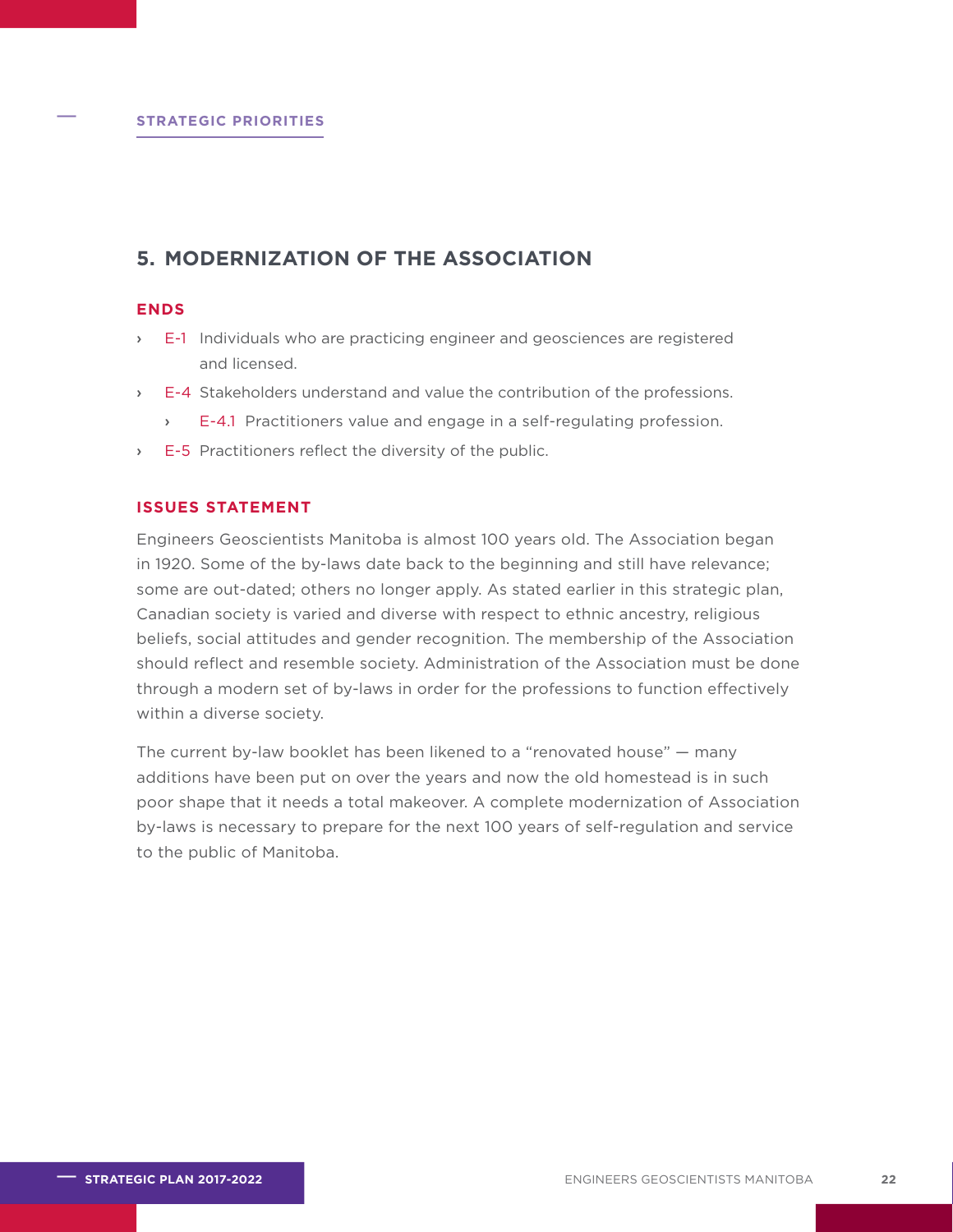|  | 5. MODERNIZATION OF THE ASSOCIATION - STRATEGIC ACTIONS |  |                                                                                                                                                         |               |                                                                                                                                                                                                                                                       |  |
|--|---------------------------------------------------------|--|---------------------------------------------------------------------------------------------------------------------------------------------------------|---------------|-------------------------------------------------------------------------------------------------------------------------------------------------------------------------------------------------------------------------------------------------------|--|
|  | <b>ITEM</b>                                             |  | <b>ACTION</b>                                                                                                                                           | <b>METRIC</b> |                                                                                                                                                                                                                                                       |  |
|  | 5.1 Environmental<br><b>Scan</b>                        |  | <b>5.1.1</b> Conduct an environmental scan of<br>existing issues for renewal within<br>the Association, other engineering<br>and geoscience regulators. |               | <b>5.1.1.1</b> Environmental scan completed within<br>6 months.                                                                                                                                                                                       |  |
|  |                                                         |  | findings of the environmental scan.                                                                                                                     |               | 5.1.2 Create a document summarizing the 5.1.2.1 Summary document completed within<br>6 months.                                                                                                                                                        |  |
|  |                                                         |  | 5.1.3 Solicit Input from members of<br>Council and committees.                                                                                          |               | 5.1.3.1 Communication by email within 3 months.                                                                                                                                                                                                       |  |
|  | 5.2 Member<br><b>Engagement</b>                         |  | 5.2.1 Conduct member<br>consultation sessions.                                                                                                          |               | 5.2.1.1 Multiple sessions offered with 12 months.                                                                                                                                                                                                     |  |
|  |                                                         |  | 5.2.2 Create document summarizing<br>the findings of the member<br>engagement sessions.                                                                 |               | 5.2.2.1 Summary document and potential<br>recommendations are completed within<br>12 months.                                                                                                                                                          |  |
|  |                                                         |  | 5.2.3 Develop guiding principles for<br>by-law drafting.                                                                                                |               | 5.2.3.1 Guiding principles document drafted<br>within 12 months.                                                                                                                                                                                      |  |
|  | 5.3 By-law Re-write                                     |  | 5.3.1 Form a By-law Task Group.                                                                                                                         |               | <b>5.3.1.1</b> Volunteer Call within 3 months.<br>5.3.1.2 Task Group interim report within<br>9 months.<br>5.3.1.3 Task Group produces Draft by-law clauses<br>within 12 months.<br>5.3.1.4 Final copy ready for ratification vote<br>within 2 years. |  |
|  |                                                         |  | 5.3.2 Create a draft set of new by-laws in<br>booklet form.                                                                                             |               | 5.3.2.1 Staff and legal counsel to utilize the<br>guiding principles and input collected<br>from member engagement to draft a set<br>of new by-laws in booklet form within<br>6 months.                                                               |  |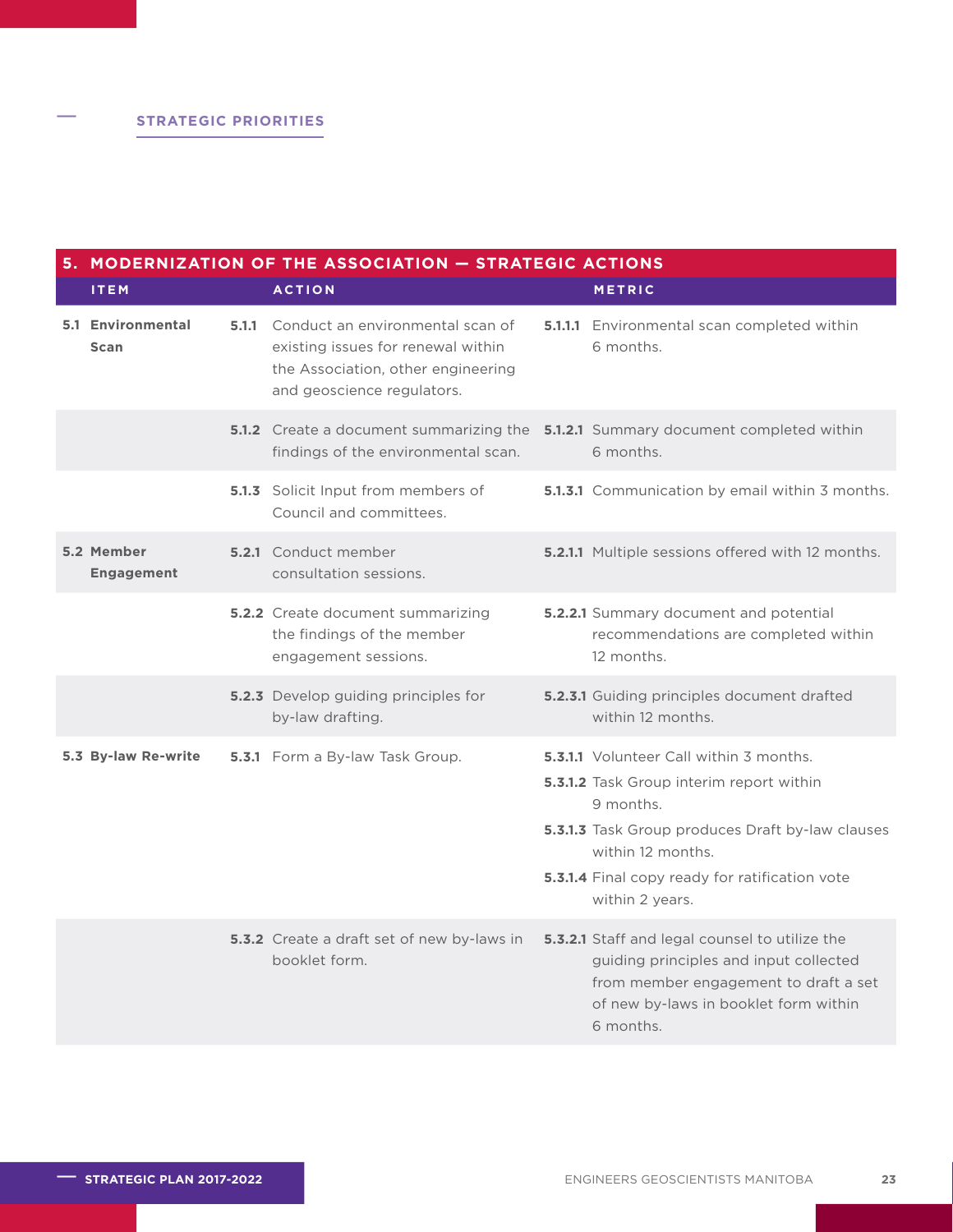| 5. MODERNIZATION OF THE ASSOCIATION - STRATEGIC ACTIONS |  |                                                                                                                              |  |                                                                                                                         |
|---------------------------------------------------------|--|------------------------------------------------------------------------------------------------------------------------------|--|-------------------------------------------------------------------------------------------------------------------------|
| <b>ITEM</b>                                             |  | <b>ACTION</b>                                                                                                                |  | <b>METRIC</b>                                                                                                           |
| 5.3 By-law Re-write                                     |  | <b>5.3.3</b> Member consultation on the draft.                                                                               |  | <b>5.3.3.1</b> Members provide feedback on draft set of<br>new by-laws within 2 months of 5.3.2.1                       |
| <b>5.4 Ratification Vote</b>                            |  | <b>5.4.1</b> Present a new set of by-laws for<br>ratification by members at an annual<br>general meeting of the Association. |  | <b>5.4.1.1</b> New set of by-laws to be presented at<br>the 2020 annual general meeting for<br>ratification by members. |



**Contract Contract**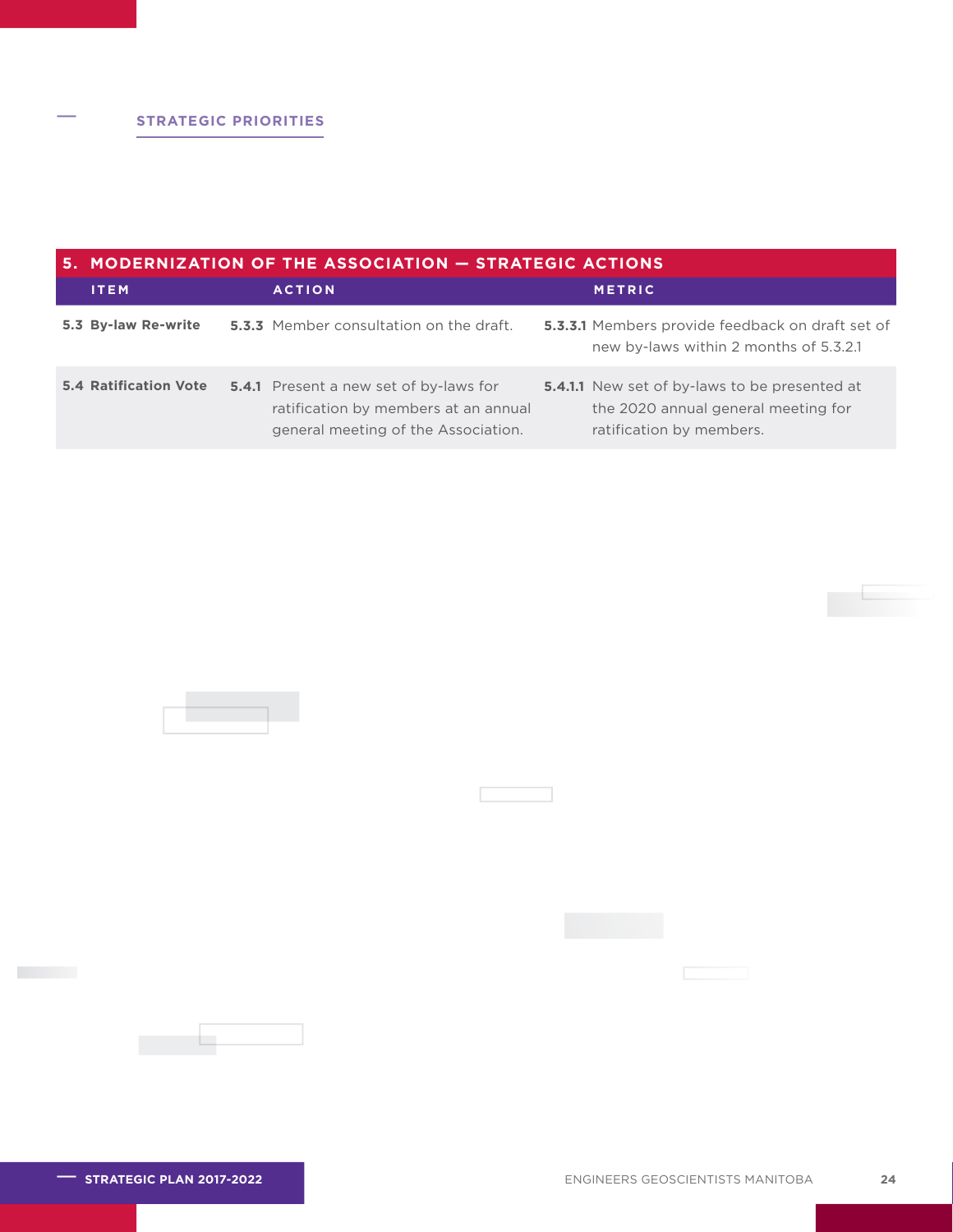### **6. ENGINEERING SYNERGY**

#### **ENDS**

**—**

- › E-1 Individuals who are practicing engineering and geosciences are registered and licensed.
- E-4 Stakeholders understand and value the contribution of the professions.
	- › E-4.1 Practitioners value and engage in a self-regulating profession.
	- $\rightarrow$  E-4.2 The public understands and values the contribution of the professions.
		- › The public perceives the professions as having a leading role in protecting public interest.

#### **ISSUES STATEMENT**

Disputes between technologists and engineering associations are occurring in BC and Alberta. Fracturing of the technology groups is happening with the split of CCTT resulting in the new group TPC. Independent scope of practice for technologists is the issue. Positive relations exist between Engineers Geoscientists Manitoba and the Certified Technicians and Technologists Association of Manitoba. As a counter measure to the movement building in other provinces, a merger with technologists would be a good thing to pursue in Manitoba. Synergy of the two groups would be positive for the public of Manitoba: unifying the two engineering groups, speaking as one voice to government and the public, planning a shared path forward and realizing many benefits for members of both organizations.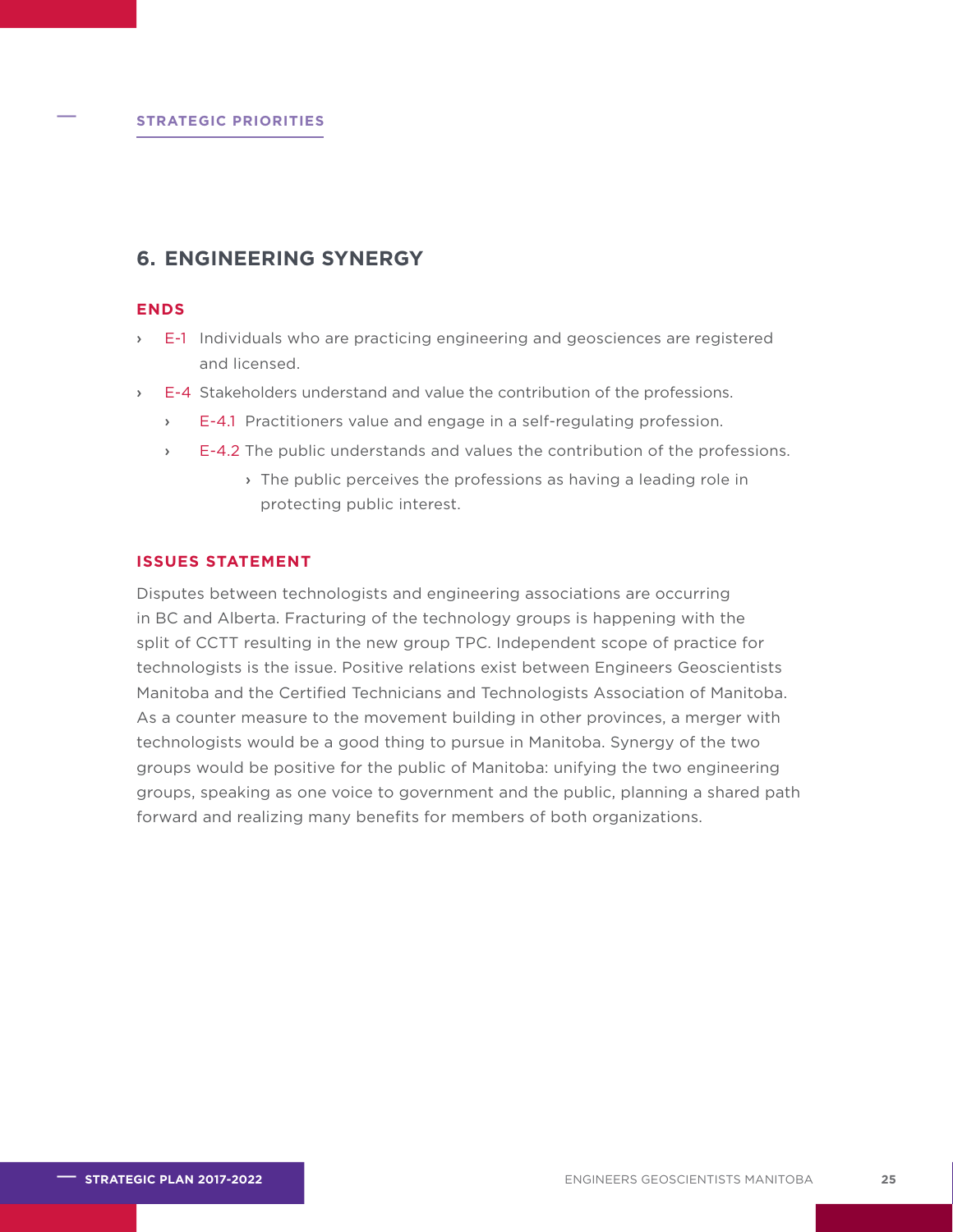|                                  |                                 |  | 6. ENGINEERING SYNERGY - STRATEGIC ACTIONS                                                                                                                                                                                                                                                                    |               |                                                                                                                                  |  |
|----------------------------------|---------------------------------|--|---------------------------------------------------------------------------------------------------------------------------------------------------------------------------------------------------------------------------------------------------------------------------------------------------------------|---------------|----------------------------------------------------------------------------------------------------------------------------------|--|
|                                  | <b>ITEM</b>                     |  | <b>ACTION</b>                                                                                                                                                                                                                                                                                                 | <b>METRIC</b> |                                                                                                                                  |  |
| 6.1 Environmental<br><b>Scan</b> |                                 |  | <b>6.1.1</b> Conduct an environmental scan<br>of the potential benefits, risks,<br>opportunities and challenges for<br>Engineers Geoscientists Manitoba<br>amalgamating with applied science<br>technology professionals. Include<br>information about the issues and<br>context occurring in BC and Alberta. |               | <b>6.1.1.1</b> Environmental scan conducted and<br>summary document drafted within<br>2 years.                                   |  |
|                                  |                                 |  | 6.1.2 Identify potential governance models.                                                                                                                                                                                                                                                                   |               | 6.1.2.1 Report to Joint Board on governance<br>options by the end of year 2                                                      |  |
|                                  | 6.2 Stakeholder<br>Consultation |  | 6.2.1 Initiate discussion by the Engineers<br>Geoscientists Manitoba-CTTAM<br>Joint Board.                                                                                                                                                                                                                    |               | 6.2.1.1 Set agenda item within 1 month.<br>6.2.1.2 Opportunities for collaboration and<br>synergy are identified within 2 years. |  |
|                                  |                                 |  | 6.2.2 Host member meeting within Engineers 6.2.2.1 Meeting to be held within 2 years.<br>Geoscientists Manitoba.                                                                                                                                                                                              |               |                                                                                                                                  |  |
|                                  |                                 |  | 6.2.3 Host member meeting within CTTAM.                                                                                                                                                                                                                                                                       |               | 6.2.3.1 Meeting to be held within 2 years.                                                                                       |  |
|                                  |                                 |  | 6.2.4 Jointly host member meetings for<br>both associations.                                                                                                                                                                                                                                                  |               | 6.2.4.1 Meeting to be held TBA after above<br>meetings have occurred.                                                            |  |
|                                  |                                 |  | 6.2.5 Joint Board provides report to the<br>councils of Engineers Geoscientists<br>Manitoba and CTTAM.                                                                                                                                                                                                        |               | 6.2.5.1 Report within 2 years.                                                                                                   |  |
|                                  | <b>6.3 Council Decision</b>     |  | 6.3.1 Engineers Geoscientists Manitoba<br>and CTTAM councils make decision<br>on whether or not to merge the<br>two groups.                                                                                                                                                                                   |               | 6.3.1.1 Decision made within 3 years.                                                                                            |  |



m ba

**Contract Contract**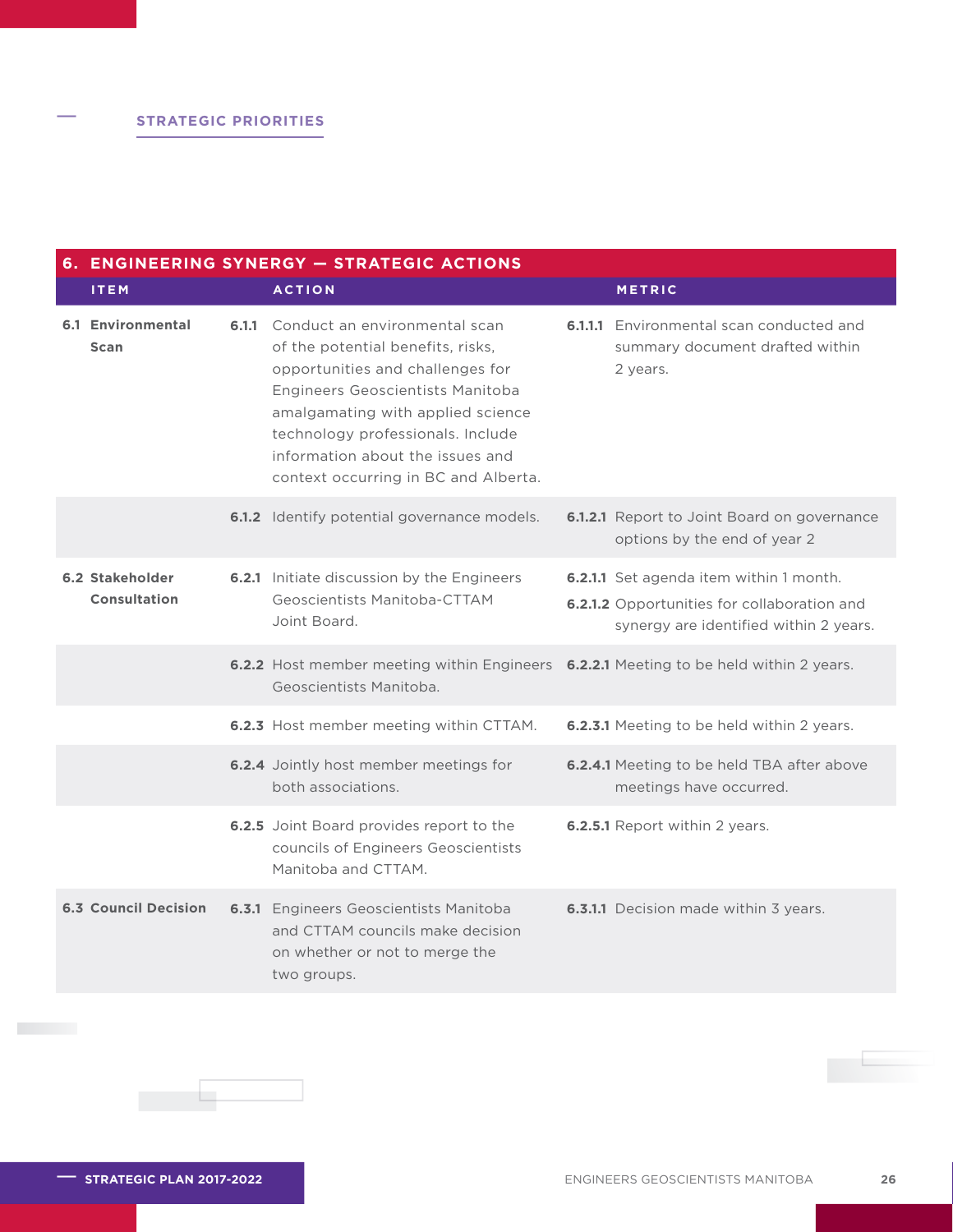# CONCLUSION

There are some exciting opportunities for Engineers Geoscientists Manitoba in the next 5 years. With consideration of the long history, stable finances and in view of the new Ends established by Council, a forecast for a bright future for the Association is presented in this strategic plan. This plan builds on the success of the *Strategic Priorities 2013-2017.* Since 2013, Engineers Geoscientists Manitoba has been pursuing three strategic priorities:

- **1.** recruitment and retention of new professionals,
- **2.** improved government relations, and
- **3.** increased public awareness of the professions. Progress has been achieved in these areas and effort to make more will continue into the future.

In addition to the important initiatives of the past 4 years, new opportunities consistent with the new Ends are possible because of the strong commitment of members and stakeholders. Six opportunities are identified in this Strategic Plan 2017-2022:

- › greater public understanding of the professions,
- › continuing good government relations,
- › convincing everyone that Engineering Changes Lives,
- › demonstrating the good ethics of members,
- › modernization of the Association and,
- › forging a common pathway forward for two engineering organizations.

Current public demand for equity, diversity, fairness and ethics presents a rare opportunity for a professional association like Engineers Geoscientists Manitoba. With a strong track record of prudent decision-making and problem solving, the Association is positioned to be a leader in the application of advanced technologies; while shepherding society to face the many changes caused by these new technologies.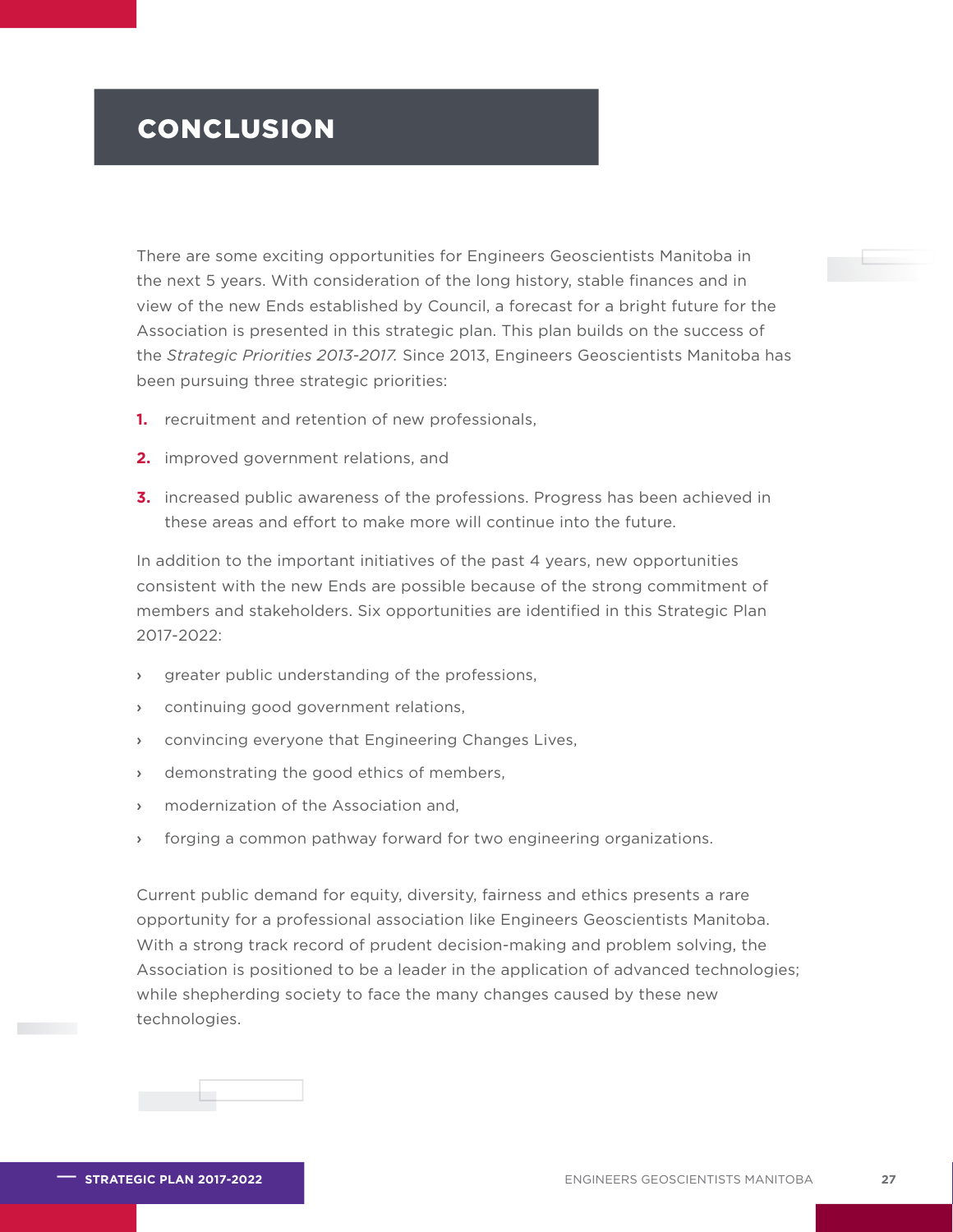**— STRATEGIC PLAN 2017-2022**

**—**

**COO HOO** 

Ċ

o

 $\frac{1}{2} \left( \frac{1}{2} \right) \left( \frac{1}{2} \right) \left( \frac{1}{2} \right) \left( \frac{1}{2} \right)$